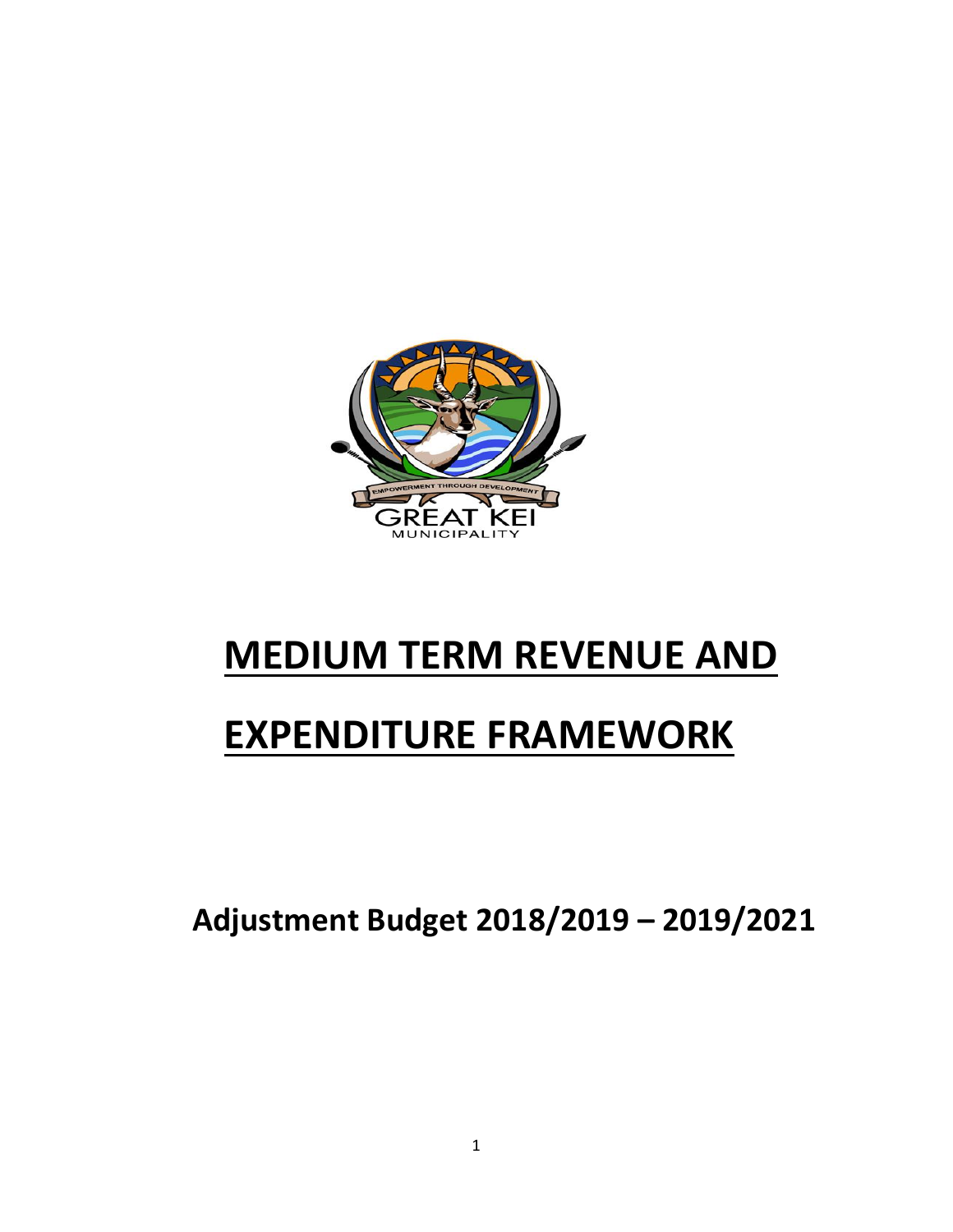# **Table of Contents:**

# **PART 1**

| <b>PART 2</b> |  |
|---------------|--|
|               |  |
| <b>PART3</b>  |  |
|               |  |
|               |  |
|               |  |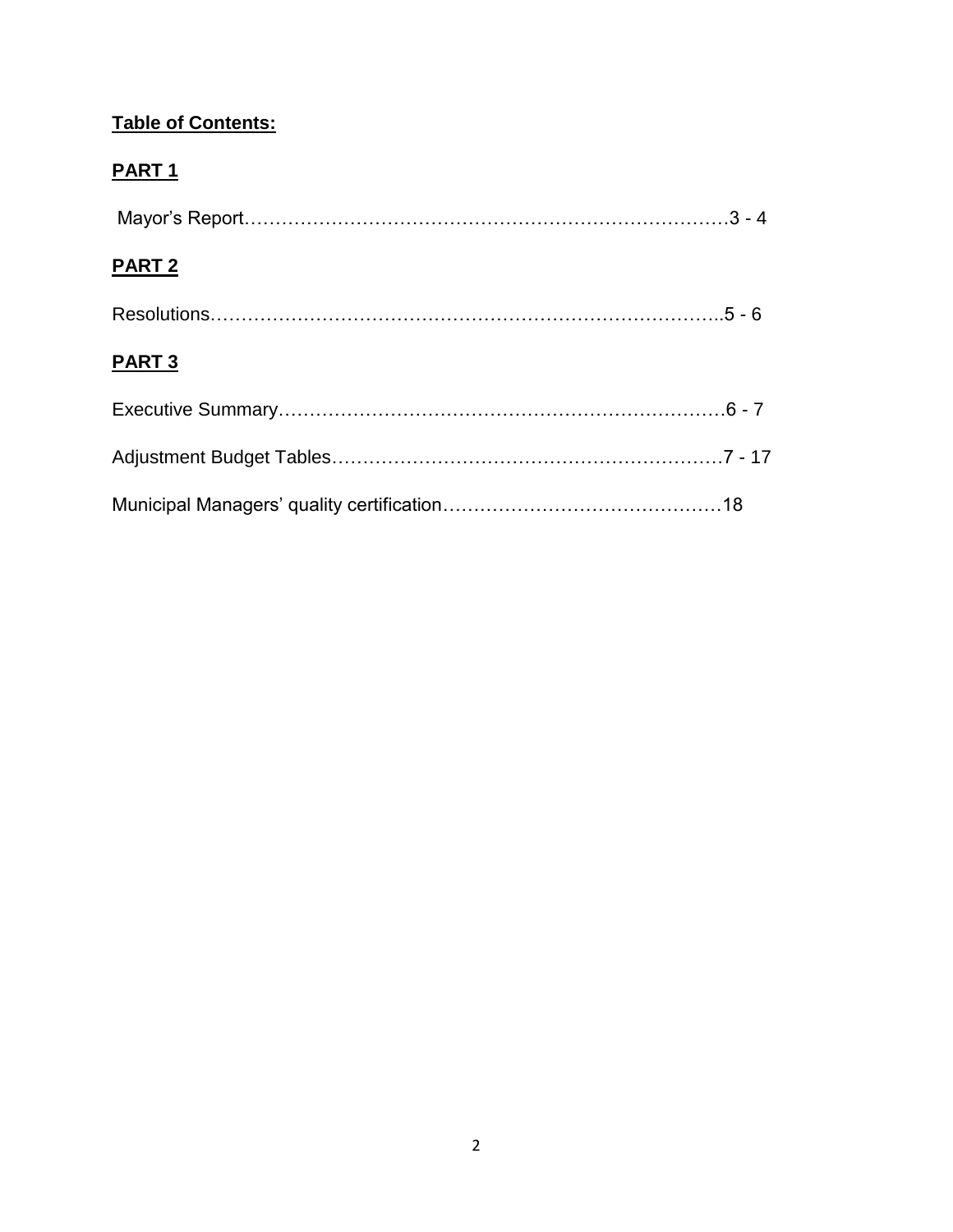# **PART 1 – ADJUSTMENT BUDGET**

# **SECTION 1 - MAYOR'S REPORT**

The Municipality may revise its approved annual budget through an adjustment budget. Great Kei Municipality has assessed its implementation of budget for the first six months of the financial period. It is therefore the results of the aforementioned assessment that informs adjustment budget for 2018/19.

#### **Reasons for the adjustment budget**

*Allocation and grant adjustments*

There is a slight adjustment on government grant allocations and subsidies.

# *Adjustment of revenue and expenditure*

The budget on assessment rates and refuse services billing has remain unchanged. The budget on electricity services billing has been adjusted downwards by R4, 2M due to a decrease in the actual amount billed for the past six months. The budget for sale of residential properties amounting to R9M has been reduced because there is no progress to date on this item. Additional revenue of R8,9M for insurance refund on burnt municipal buildings.

The Municipality has required services of an external service provider to assist in debt collection which will ultimately reduce the municipality's debt book. The total debtors book including interest amount to R100m as at 31 December 2018.

There has been a decrease on the budget for operating expenditure by R637 000. Major additions were made to Bulk Electricity by R2M, AG fees by R900 000 Insurance Premium by R300 000, revenue forgone by R500 000 and salaries by R1M, these were under-budgeted in the original budget. There vacant funded positions are still not filled in 2018/19. Depreciation has been adjusted downwards by R7Mand this is based on previous years adjusted Annual Financial Statements. The gazette on implementation of upper limits for 2018/19 has not been implemented due cash flow constraints.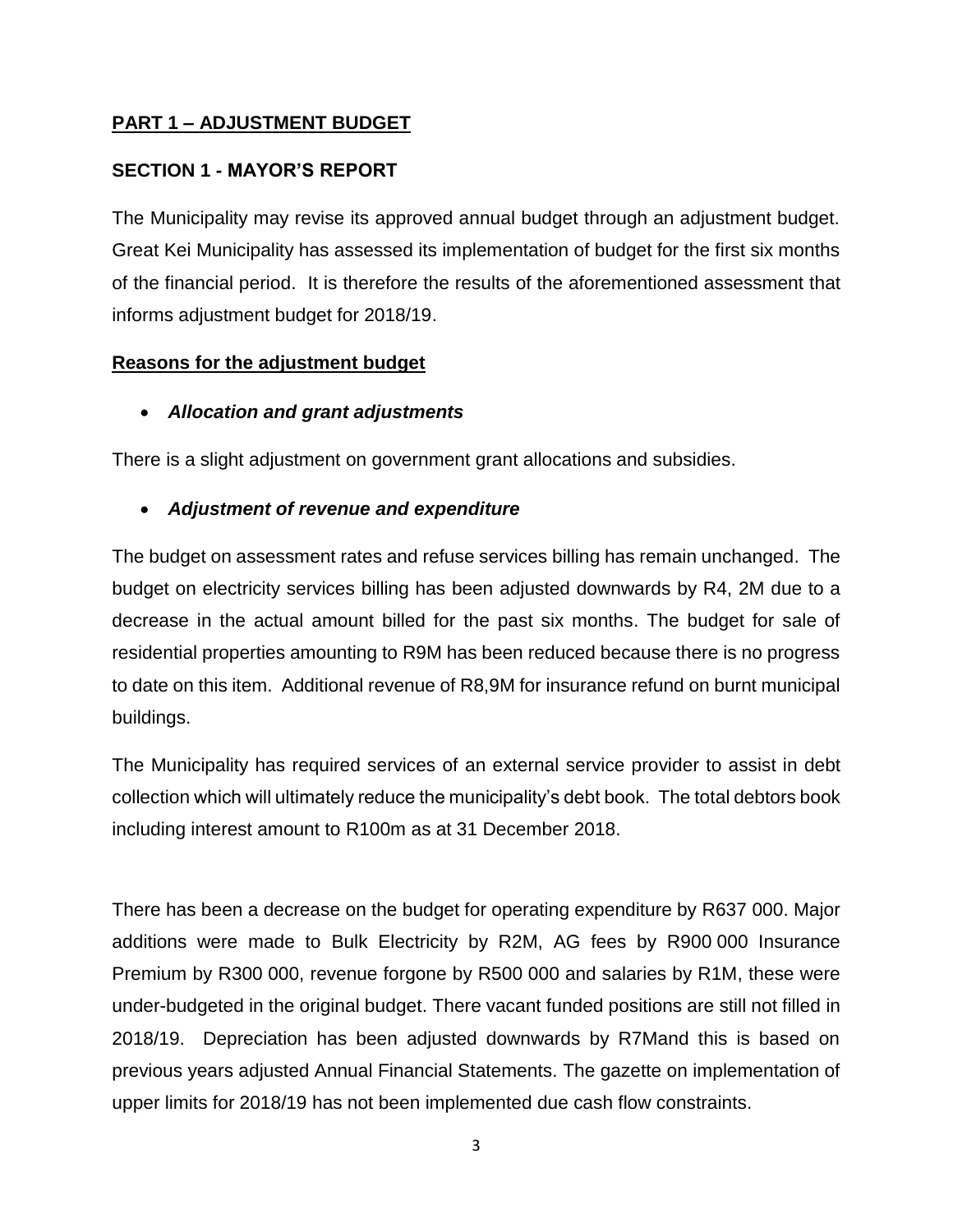## *Budget movements within current allocation*

The Municipality has identified savings from different votes and these were utilized to fund votes that had almost exhausted funds. Savings were identified within votes to finance other votes, like:

- Discount allowed
- Salaries
- Bulk Electricity
- Audit Fees
- Insurance Premiums

## *1. Any other information considered relevant*

The capital expenditure has increase because the municipality has received a funding from DEDEAT and the projects were re-prioritized to procure the compactor truck for improvement of refuse services. The Municipality has also acquired an overdraft facility of R8M which is payable in two monthly instalments of R4m in December and March.

# *2. Recommendation to council regarding MTREF – Adjustment Budget 2018/19*

Given the information and reasons on adjustment budget detailed above, it is recommended that the Council approves the adjustment budget.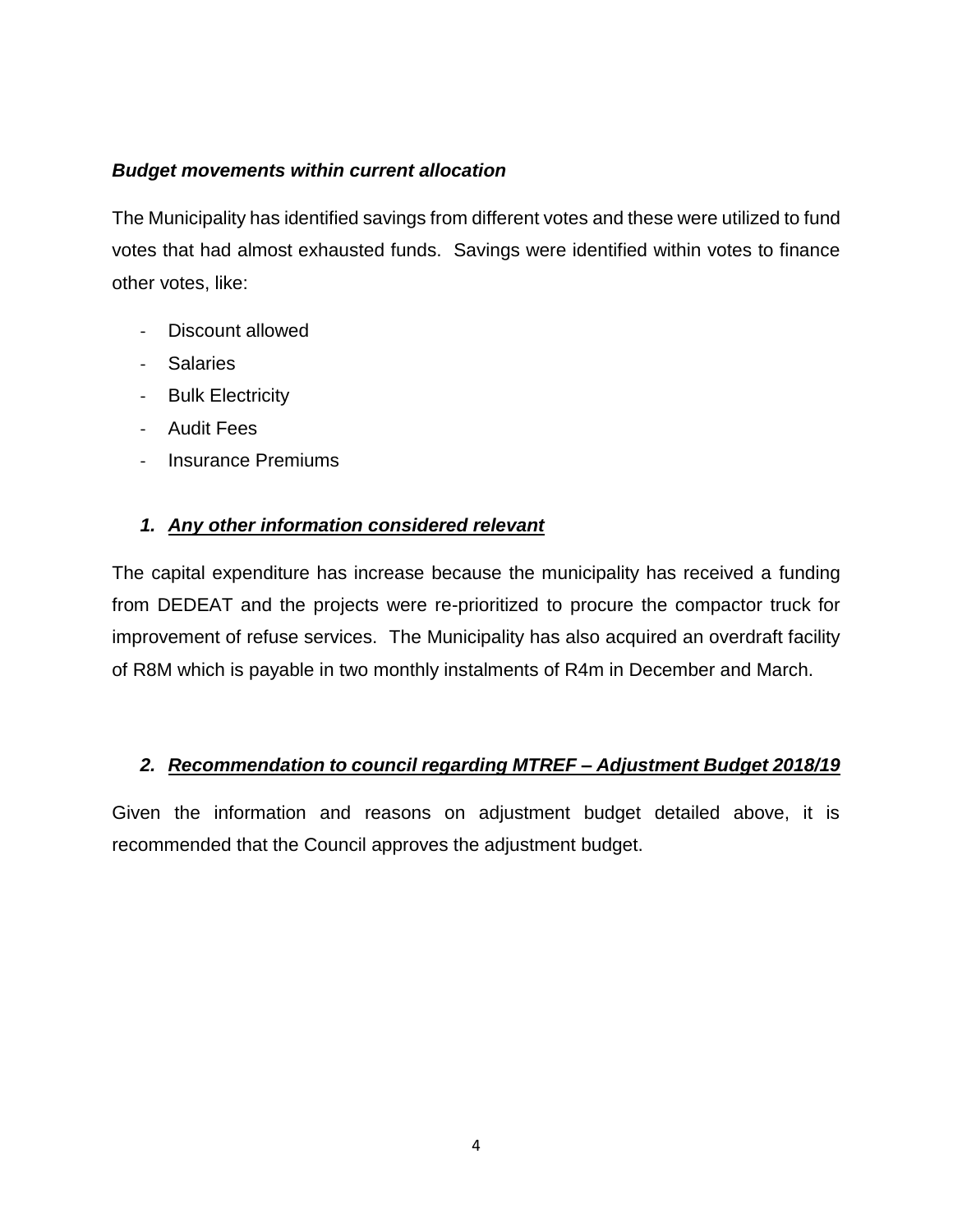## **PART 2 - RESOLUTIONS**

#### **Adjustment MTREF 2018/19**

#### **Recommendations:**

- 1. That in terms of section 28(2) of the Municipal Finance Management Act 56 of 2003, the adjustment budget of the Great Kei Municipality for the financial year 2018/19, set out in the following tables be approved:
- Adjustment Budget Financial Performance (revenue and expenditure by Standard Classification), **Table B2**
- Adjustment Budget Financial Performance (revenue and expenditure by municipal vote), **Table B3**
- Adjustment Budget Financial Performance (revenue by source and expenditure by type including capital transfers and contributions), Table **B4** and
- Adjustment Budget Capital Expenditure for both multi-year and single-year, standard classification and funding, **Table B5**
- 2. The adjustment budget was permitted in terms of S28(2) and the following were taken into consideration:
- The utilization of projected saving in one vote towards spending under another vote be authorized; and
- Any errors in the annual budget be corrected
- Any under estimated line items in the original budget be corrected
- Budget for any unauthorized movements be provided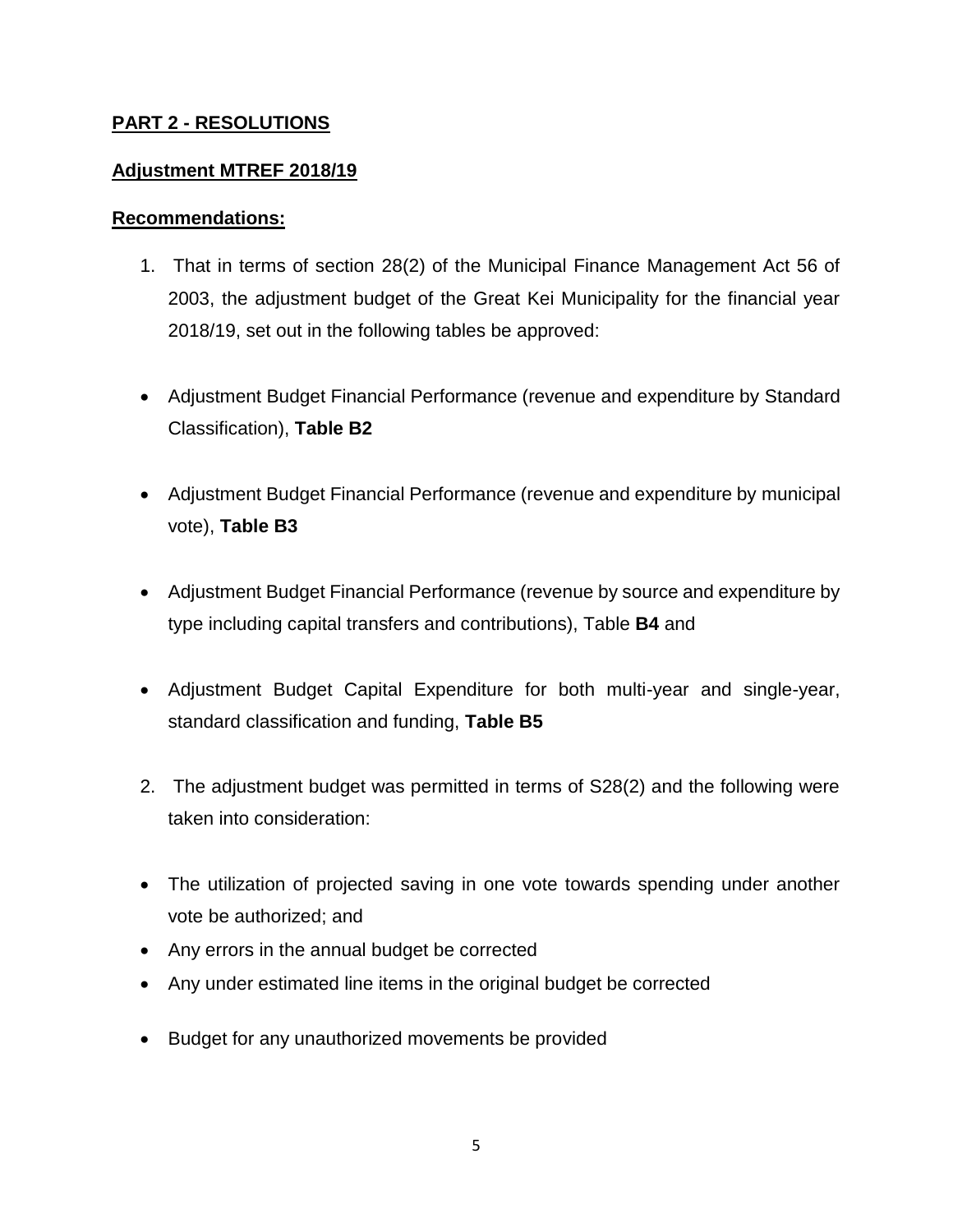## **PART 3: EXECUTIVE SUMMARY**

#### **Introduction**

The Municipality appointed of a debt collector as a strategy to improve revenue collection. The municipality has also improved relationship with ratepayers associations, through implementation of a discount scheme to overdue accounts and implementation of rebates to rates paid by senior citizens. A Valuer has been appointed to deal with major disputes on customer's accounts and ensure debtor's data is credible

Municipality has also applied cost cutting measures even before the adjustment budget, after it has assessed through monitoring cash flow projections and implementation of National Treasury Circular 82.

The expenditure aligned to Equitable Share of R10M for 2018/19 budget has been reduced because it was spent at the beginning of the financial year to fund previous year's salaries for May and June 2018.

The budget of the municipality remains unfunded and to bridge a budget deficit gap a plan to turnaround the financial situation will accompany the adjustment budget document,

#### **Provisions on service delivery projects**

The municipality is mainly depended on grant funding for capital projects, the Municipal Infrastructure Grant allocation for the current year is at R11M.

The Municipality's DME funding is at R6M bulk electricity upgrade in the Great Kei area.

The funding for compactor truck from DEDEAT of R1, 7M is also provided.

The Insurance refund of R8,9M for the Revamp of GKM offices,

There is minimal internal funding for internal capital projects

#### **Conclusion**

The Operating expenditure budget will decrease slightly, movement from capital expenditure to operating expenditure and vice versa, unauthorised expenditure that is critical to operations and additional requests. To date budget of R30.6M remains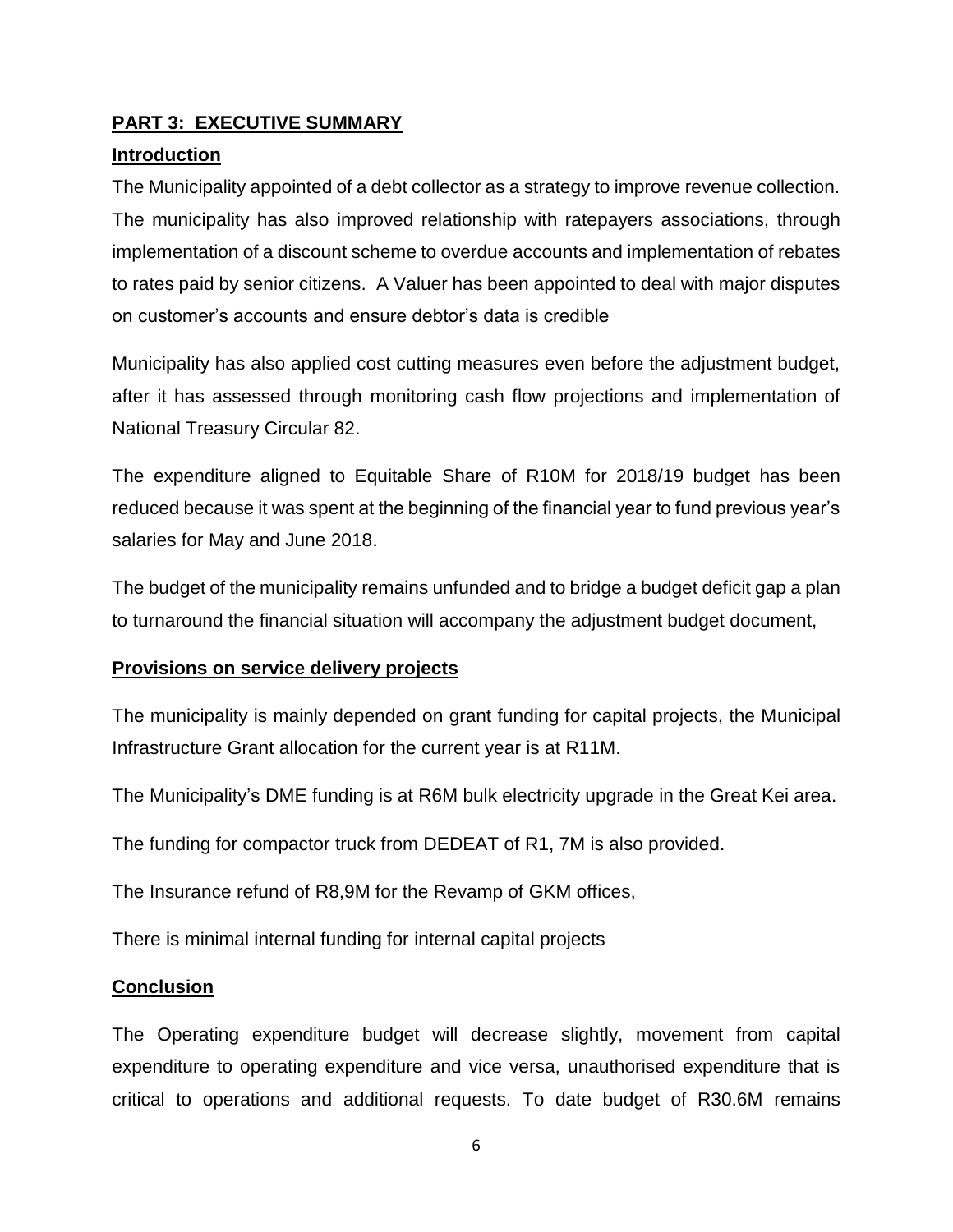unfunded and this is due to non-cash items like depreciation and provision for bad debts and items that cannot be reduced due to their nature. A financial turnaround plan has been developed and will be approved with this adjustment budget.

# **Adjustment Budget Tables**

- B1 Adjustment budget summary
- B2 Adjustment budget financial performance (functional classification)
- B3 Adjustment budget financial performance (revenue and expenditure by municipal vote)
- B4 Adjustment budget financial performance (revenue and expenditure)
- B5 Adjustment budget capital expenditure by vote and funding
- B6 Adjustment budget financial position
- B7 Adjustment budget cash flows

# **Table B1 Adjustment Budget Summary**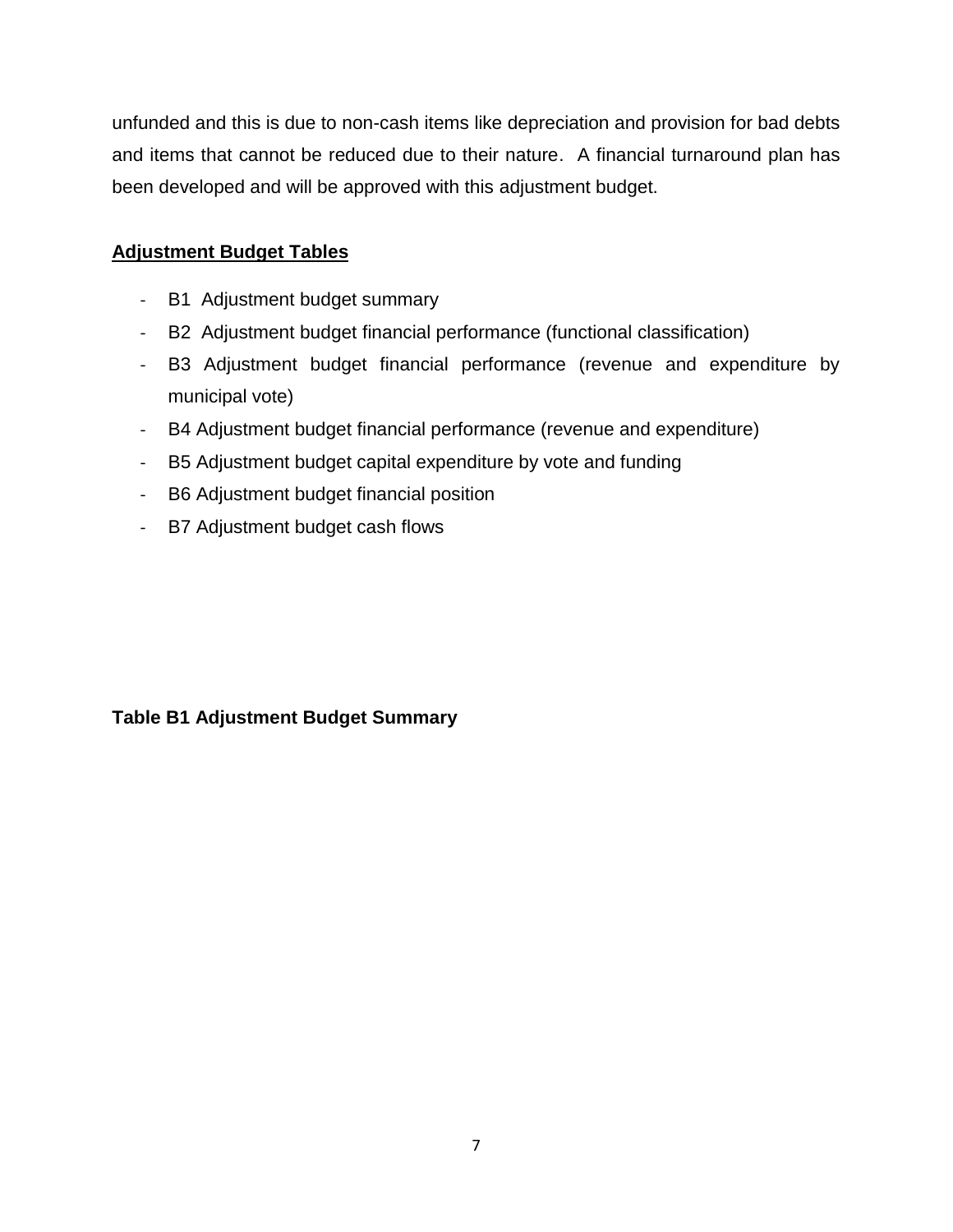#### **EC123 Great Kei - Table B1 Adjustments Budget Summary - 28/02/2019**

|                                                    | Budget Year 2018/19       |                          |                          |                          |                          |                          |                          |                          |                          | <b>Budget</b><br>Year +1 | Budget<br>Year +2 |
|----------------------------------------------------|---------------------------|--------------------------|--------------------------|--------------------------|--------------------------|--------------------------|--------------------------|--------------------------|--------------------------|--------------------------|-------------------|
|                                                    |                           |                          |                          |                          |                          |                          |                          |                          |                          | 2019/20                  | 2020/21           |
| Description                                        |                           | Prior                    | Accum.                   | Multi-year               | Unfore.                  | Nat. or                  | Other                    | Total                    | Adjusted                 |                          | Adjusted          |
|                                                    | Original<br><b>Budget</b> | Adjusted                 | <b>Funds</b>             | capital                  | Unavoid.                 | Prov. Govt               | Adjusts.                 | Adjusts.                 | <b>Budget</b>            | Adjusted<br>Budget       | <b>Budget</b>     |
|                                                    |                           | 1                        | 2                        | 3                        | 4                        | 5                        | 6                        | 7                        | 8                        |                          |                   |
| R thousands                                        | Α                         | A <sub>1</sub>           | B                        | C                        | D                        | E                        | F                        | G                        | Η                        |                          |                   |
| <b>Financial Performance</b>                       |                           |                          |                          |                          |                          |                          |                          |                          |                          |                          |                   |
| Property rates                                     | 25 791                    | $\overline{\phantom{a}}$ |                          | $\overline{a}$           | $\qquad \qquad -$        | $\overline{a}$           | $\qquad \qquad -$        | $\overline{\phantom{a}}$ | 25 791                   | 27 184                   | 28 651            |
| Service charges                                    | 13 870                    | $\overline{\phantom{0}}$ |                          | $\overline{\phantom{0}}$ | $\overline{\phantom{0}}$ | $\overline{\phantom{0}}$ | $\overline{\phantom{a}}$ | $\overline{\phantom{0}}$ | 13 870                   | 14 619                   | 15 408            |
| Investment revenue                                 | 225                       | $\overline{\phantom{0}}$ | $\overline{\phantom{0}}$ | $\overline{\phantom{a}}$ | $\overline{\phantom{0}}$ | $\overline{\phantom{a}}$ | 275                      | 275                      | 500                      | 527                      | 555               |
| Transfers recognised - operational                 | 45 547                    | $\overline{\phantom{m}}$ | $\overline{\phantom{0}}$ | $\overline{\phantom{a}}$ | $\overline{\phantom{0}}$ | $\overline{\phantom{a}}$ | $\overline{\phantom{a}}$ | $\overline{\phantom{a}}$ | 45 547                   | 48 007                   | 50 599            |
| Other own revenue                                  | 24 616                    | $\overline{\phantom{0}}$ | $\overline{\phantom{0}}$ | $\overline{a}$           | $\overline{\phantom{0}}$ |                          | (8907)                   | (8907)                   | 15 709                   | 16 558                   | 17 452            |
| Total Revenue (excluding capital transfers         | 110 049                   | $\overline{\phantom{0}}$ | $\overline{a}$           | $\overline{a}$           | $\overline{a}$           | $\overline{\phantom{0}}$ | (8632)                   | (8632)                   | 101 417                  | 106 894                  | 112 666           |
| and contributions)                                 |                           |                          |                          |                          |                          |                          |                          |                          |                          |                          |                   |
| Employee costs                                     | 50 444                    | $\overline{\phantom{0}}$ | $\overline{\phantom{0}}$ | $\overline{\phantom{0}}$ | $\overline{\phantom{0}}$ | $\overline{\phantom{a}}$ | 1 1 5 1                  | 1 1 5 1                  | 51 596                   | 54 382                   | 57 318            |
| Remuneration of councillors                        | 4 600                     | $\overline{\phantom{0}}$ | $\overline{\phantom{0}}$ | $\overline{a}$           | $\overline{\phantom{0}}$ | $\overline{\phantom{0}}$ | $\qquad \qquad -$        | $\overline{\phantom{0}}$ | 4 600                    | 4 8 4 8                  | 5 1 1 0           |
| Depreciation & asset impairment                    | 25 000                    | $\overline{\phantom{a}}$ |                          | $\overline{a}$           | $\qquad \qquad -$        | Ĭ.                       | (7000)                   | (7000)                   | 18 000                   | 18 972                   | 19 996            |
| Finance charges                                    | 665                       | $\overline{\phantom{0}}$ | $\overline{\phantom{0}}$ | ۰                        | $\overline{\phantom{0}}$ | $\overline{\phantom{0}}$ | 35                       | 35                       | 700                      | 738                      | 778               |
| Materials and bulk purchases                       | 8700                      | $\overline{\phantom{0}}$ | $\overline{\phantom{0}}$ | $\overline{a}$           | $\overline{\phantom{0}}$ | $\overline{\phantom{0}}$ | 2 2 3 6                  | 2 2 3 6                  | 10 936                   | 11 527                   | 12 149            |
| Transfers and grants                               |                           | $\overline{\phantom{a}}$ | $\qquad \qquad -$        |                          | $\overline{\phantom{0}}$ | $\overline{\phantom{a}}$ | $\overline{\phantom{a}}$ | $\overline{\phantom{a}}$ | $\qquad \qquad -$        | $\overline{\phantom{a}}$ |                   |
| Other expenditure                                  | 45 178                    | $\overline{\phantom{0}}$ | $\overline{\phantom{0}}$ | $\overline{a}$           | $\overline{\phantom{0}}$ | $\overline{\phantom{a}}$ | (9801)                   | (9801)                   | 35 377                   | 37 287                   | 39 301            |
| <b>Total Expenditure</b>                           | 134 587                   | $\overline{\phantom{0}}$ | $\overline{\phantom{0}}$ | $\overline{\phantom{a}}$ | $\overline{\phantom{0}}$ | $\overline{\phantom{a}}$ | (13 379)                 | (13 379)                 | 121 209                  | 127 754                  | 134 653           |
| Surplus/(Deficit)                                  | (24538)                   | $\overline{\phantom{0}}$ | $\overline{\phantom{0}}$ | $\overline{\phantom{0}}$ | $\overline{\phantom{0}}$ | $\overline{\phantom{a}}$ | 4 7 4 6                  | 4746                     | (19791)                  | (20 860)                 | (21987)           |
| Transfers recognised - capital                     | 17 116                    | $\overline{\phantom{0}}$ | $\overline{\phantom{0}}$ | $\overline{\phantom{0}}$ | $\overline{\phantom{0}}$ | $\overline{\phantom{a}}$ | 238                      | 238                      | 17 354                   | 18 291                   | 19 279            |
| Contributions recognised - capital & contributed a |                           | $\overline{\phantom{0}}$ | $\overline{\phantom{0}}$ | $\overline{\phantom{0}}$ | $\overline{\phantom{0}}$ | $\overline{\phantom{0}}$ | $\overline{a}$           | $\overline{\phantom{0}}$ |                          | $\overline{\phantom{a}}$ |                   |
| Surplus/(Deficit) after capital transfers &        | (7422)                    | $\overline{\phantom{a}}$ | $\overline{\phantom{0}}$ | $\overline{\phantom{a}}$ | $\overline{\phantom{0}}$ | $\overline{\phantom{a}}$ | 4 9 8 4                  | 4984                     | (2438)                   | (2 569)                  | (2708)            |
| contributions                                      |                           |                          |                          |                          |                          |                          |                          |                          |                          |                          |                   |
| Share of surplus/ (deficit) of associate           |                           | $\overline{\phantom{a}}$ | $\qquad \qquad -$        | $\overline{\phantom{a}}$ | $\qquad \qquad -$        | $\overline{\phantom{a}}$ | $\overline{\phantom{a}}$ | $\overline{\phantom{0}}$ |                          |                          |                   |
| Surplus/ (Deficit) for the year                    | (7422)                    | $\overline{\phantom{a}}$ | $\overline{\phantom{0}}$ | $\qquad \qquad -$        | $\overline{\phantom{0}}$ | $\overline{\phantom{a}}$ | 4 9 8 4                  | 4984                     | (2438)                   | (2569)                   | (2708)            |
| Capital expenditure & funds sources                |                           |                          |                          |                          |                          |                          |                          |                          |                          |                          |                   |
| Capital expenditure                                | 17 627                    | $\overline{\phantom{m}}$ | $\overline{\phantom{0}}$ | $\overline{\phantom{0}}$ | $\overline{\phantom{0}}$ | $\overline{\phantom{a}}$ | 10 618                   | 10 618                   | 28 245                   | 20 870                   | 21 997            |
| Transfers recognised - capital                     | 17 207                    | $\overline{\phantom{0}}$ |                          | $\overline{a}$           | $\overline{\phantom{0}}$ | $\overline{\phantom{0}}$ | 1 3 5 1                  | 1 3 5 1                  | 18 558                   | 19 560                   | 20 616            |
| Public contributions & donations                   | $\overline{\phantom{0}}$  | $\overline{\phantom{0}}$ | $\overline{\phantom{0}}$ | $\overline{\phantom{0}}$ | $\overline{\phantom{0}}$ | $\overline{\phantom{a}}$ | $\overline{\phantom{a}}$ | $\overline{\phantom{a}}$ | $\overline{\phantom{0}}$ | $\overline{\phantom{0}}$ |                   |
| Borrow ing                                         |                           | $\overline{\phantom{0}}$ | $\overline{\phantom{0}}$ | $\overline{\phantom{0}}$ | $\overline{\phantom{0}}$ | $\overline{\phantom{0}}$ | $\overline{\phantom{a}}$ | $\overline{\phantom{a}}$ | $\qquad \qquad -$        | $\overline{\phantom{a}}$ |                   |
| Internally generated funds                         | 420                       | Ē,                       |                          | -                        |                          | $\overline{\phantom{0}}$ | 9 2 6 7                  | 9 2 6 7                  | 9687                     | 1 3 1 0                  | 1 3 8 0           |
| Total sources of capital funds                     | 17 627                    | $\overline{\phantom{0}}$ | $\overline{\phantom{0}}$ | $\overline{a}$           | $\overline{\phantom{0}}$ | $\overline{\phantom{0}}$ | 10 618                   | 10 618                   | 28 245                   | 20 870                   | 21 997            |
| <b>Financial position</b>                          |                           |                          |                          |                          |                          |                          |                          |                          |                          |                          |                   |
| Total current assets                               | 14 803                    | $\overline{\phantom{0}}$ |                          |                          |                          | $\overline{\phantom{0}}$ | 3512                     | 3512                     | 18 315                   | 6 740                    | (1826)            |
| Total non current assets                           | 341 552                   | $\overline{\phantom{0}}$ | $\overline{\phantom{0}}$ |                          | $\overline{\phantom{0}}$ |                          | (6172)                   | (6 172)                  | 335 380                  | 278 215                  | 293 238           |
| Total current liabilities                          | 33 050                    | $\overline{\phantom{0}}$ | $\overline{\phantom{0}}$ | $\overline{a}$           | $\overline{\phantom{0}}$ | $\overline{\phantom{0}}$ | 386                      | 386                      | 33 437                   | 34 203                   | 36 049            |
| Total non current liabilities                      | 11 021                    | $\overline{\phantom{0}}$ |                          | ۳                        |                          | $\overline{\phantom{0}}$ | 12 957                   | 12 957                   | 23 977                   | 25 284                   | 26 649            |
| <b>Community wealth/Equity</b>                     | 312 284                   | $\overline{\phantom{0}}$ | $\overline{\phantom{0}}$ | ۰                        | $\overline{\phantom{0}}$ | $\overline{\phantom{0}}$ | (41814)                  | (41814)                  | 270 470                  | 307 612                  | 324 223           |
| <b>Cash flows</b>                                  |                           |                          |                          |                          |                          |                          |                          |                          |                          |                          |                   |
| Net cash from (used) operating                     | 18 4 26                   | $\overline{\phantom{a}}$ |                          | $\overline{\phantom{0}}$ | $\qquad \qquad$          | $\overline{\phantom{a}}$ | $\overline{\phantom{a}}$ | $\qquad \qquad -$        | 18 4 26                  | 19 4 21                  | 20 470            |
| Net cash from (used) investing                     | (17627)                   | $\overline{\phantom{a}}$ | $\qquad \qquad -$        | $\qquad \qquad -$        |                          | $\overline{\phantom{a}}$ | (10618)                  | (10618)                  | (28 245)                 | (20 870)                 | (21997)           |
| Net cash from (used) financing                     | (418)                     | $\overline{\phantom{0}}$ |                          | $\overline{a}$           |                          | $\overline{a}$           | $\overline{\phantom{a}}$ | $\qquad \qquad -$        | (418)                    | (441)                    | (464)             |
| Cash/cash equivalents at the year end              | 3 876                     | $\overline{\phantom{a}}$ | $\overline{\phantom{0}}$ | $\qquad \qquad -$        | $\overline{a}$           | $\overline{\phantom{a}}$ | (10618)                  | (10618)                  | (6742)                   | (639)                    | (491)             |
| Cash backing/surplus reconciliation                |                           |                          |                          |                          |                          |                          |                          |                          |                          |                          |                   |
| Cash and investments available                     | 75 094                    | $\overline{\phantom{0}}$ | $\overline{\phantom{0}}$ | $\overline{\phantom{0}}$ | $\overline{\phantom{0}}$ | $\overline{\phantom{a}}$ | 651                      | 651                      | 75 746                   | 745                      | 786               |
| Application of cash and investments                | 22 786                    | $\overline{\phantom{a}}$ | $\overline{\phantom{0}}$ | $\qquad \qquad -$        | $\qquad \qquad -$        | $\overline{\phantom{a}}$ | (4033)                   | (4033)                   | 18 753                   | 27 885                   | 37 538            |
| Balance - surplus (shortfall)                      | 52 308                    | $\overline{\phantom{a}}$ | $\overline{\phantom{0}}$ | -                        | $\overline{\phantom{0}}$ | -                        | 4 6 8 4                  | 4 6 8 4                  | 56 992                   | (27 139)                 | (36753)           |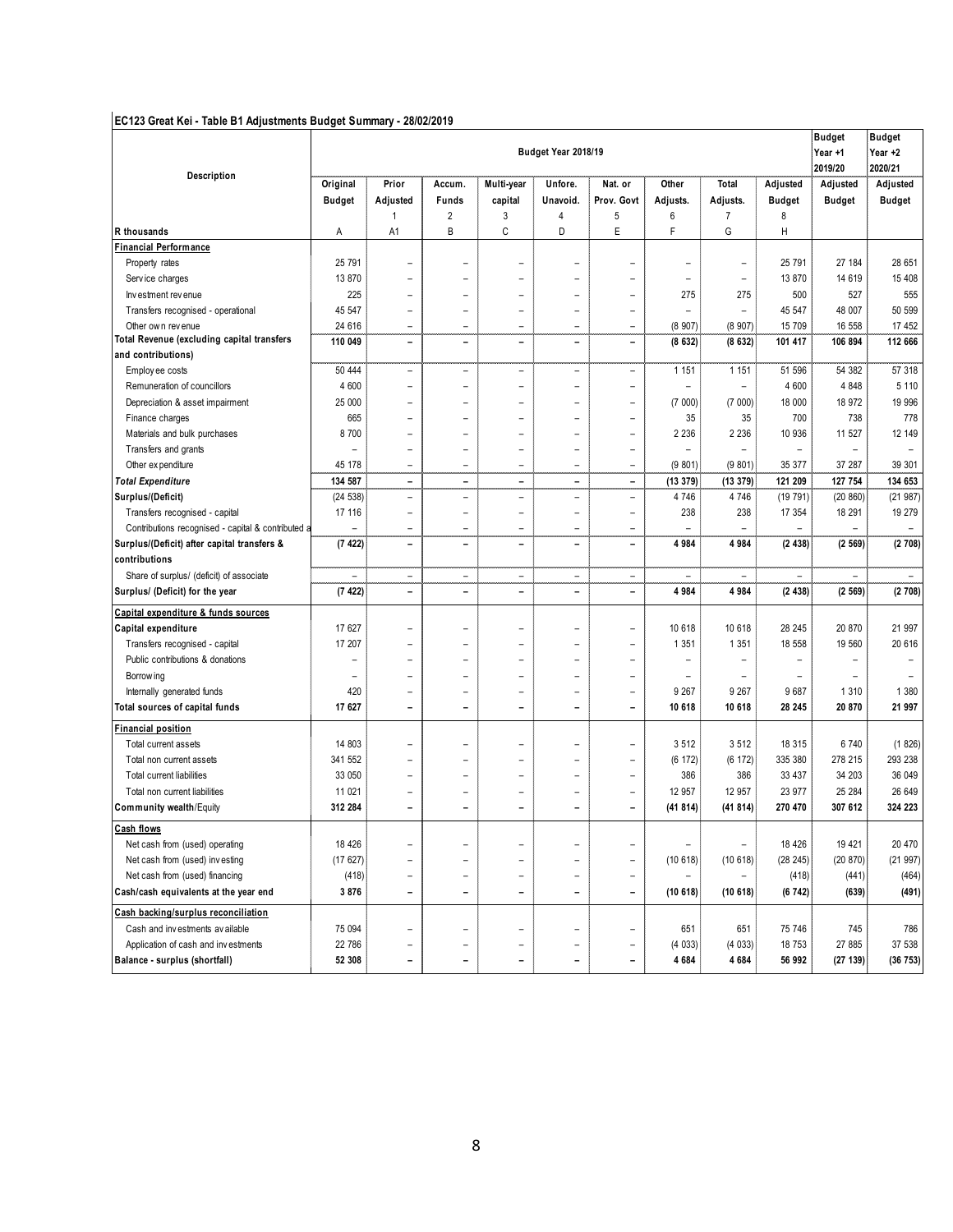**Table B2 Adjustment Budget Financial Performance (Functional classification)**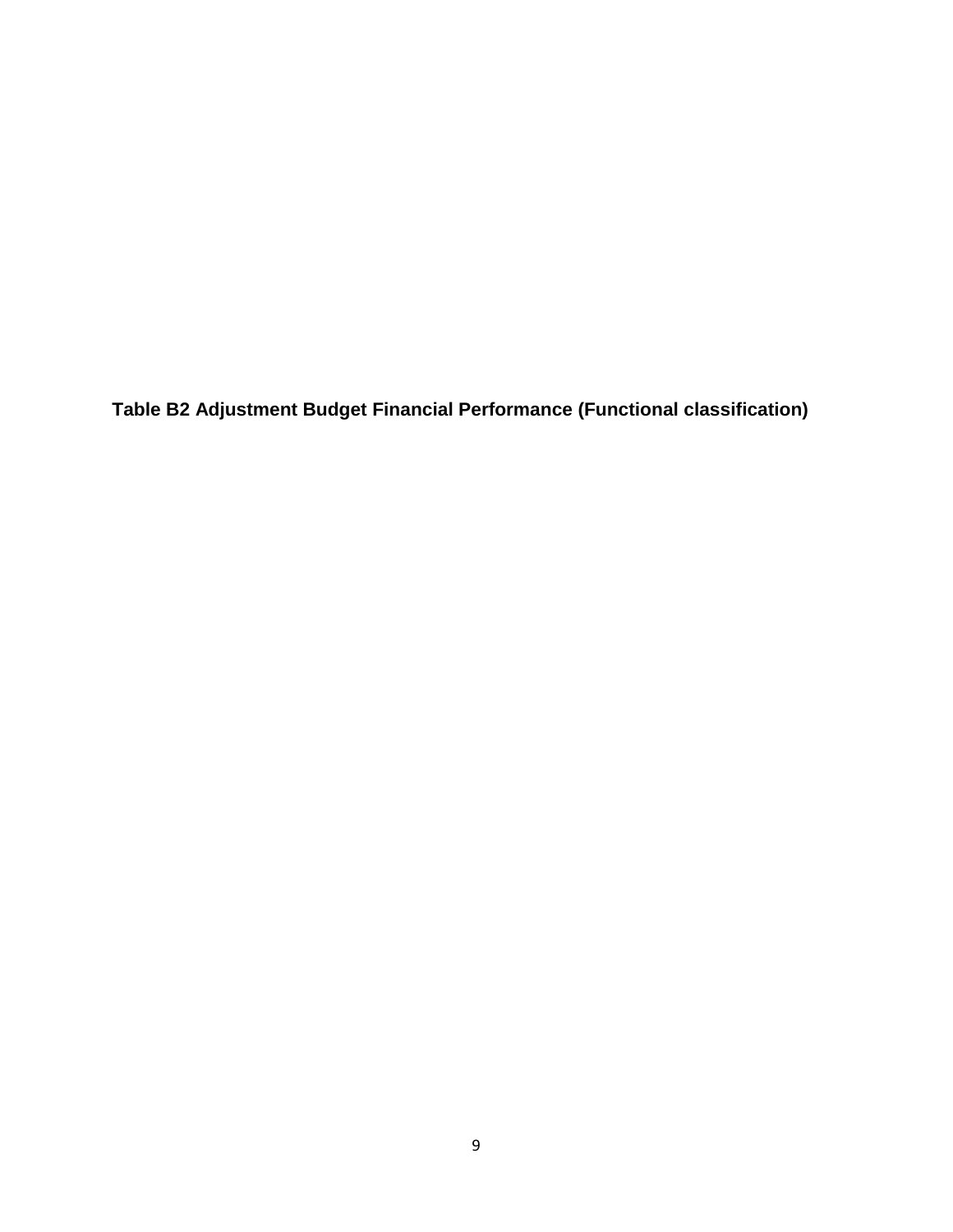| EC123 Great Kei - Table B2 Adjustments Budget Financial Performance (functional classification) - 28/02/2019 |  |  |  |  |
|--------------------------------------------------------------------------------------------------------------|--|--|--|--|
|                                                                                                              |  |  |  |  |

|                                       |                |               |                          |                          |                          |                          |                          |                          |                          |               | <b>Budget</b>            | <b>Budget</b>            |
|---------------------------------------|----------------|---------------|--------------------------|--------------------------|--------------------------|--------------------------|--------------------------|--------------------------|--------------------------|---------------|--------------------------|--------------------------|
|                                       |                |               |                          |                          |                          | Budget Year 2018/19      |                          |                          |                          |               | Year +1                  | Year +2                  |
| <b>Standard Description</b>           | Ref            |               |                          |                          |                          |                          |                          |                          |                          |               | 2019/20                  | 2020/21                  |
|                                       |                | Original      | Prior                    | Accum.                   | Multi-year               | Unfore.                  | Nat. or                  | Other                    | Total                    | Adjusted      | Adjusted                 | Adjusted                 |
|                                       |                | <b>Budget</b> | Adjusted                 | Funds                    | capital                  | Unavoid.                 | Prov. Govt               | Adjusts.                 | Adjusts.                 | <b>Budget</b> | <b>Budget</b>            | <b>Budget</b>            |
|                                       |                |               | 5                        | $\,6\,$                  | $\overline{7}$           | 8                        | 9                        | 10                       | 11                       | 12            |                          |                          |
| R thousands                           | 1, 4           | Α             | A1                       | B                        | Ċ                        | D                        | E                        | F                        | G                        | H             |                          |                          |
| Revenue - Functional                  |                |               |                          |                          |                          |                          |                          |                          |                          |               |                          |                          |
| Governance and administration         |                | 83 482        | $\overline{\phantom{a}}$ | $\overline{\phantom{0}}$ | $\overline{a}$           | $\overline{a}$           | $\overline{a}$           | (7139)                   | (7139)                   | 76 343        | 80 465                   | 84 810                   |
| Executive and council                 |                | 221           | ÷,                       | $\rightarrow$            | $\equiv$                 | $\overline{\phantom{0}}$ | $\overline{\phantom{a}}$ | 100                      | 100                      | 321           | 339                      | 357                      |
| Finance and administration            |                | 83 260        | L.                       |                          |                          |                          | $\overline{a}$           | (7239)                   | (7239)                   | 76 021        | 80 126                   | 84 453                   |
| Internal audit                        |                |               |                          |                          |                          |                          |                          | $\overline{\phantom{a}}$ |                          |               | $\equiv$                 |                          |
| Community and public safety           |                | 629           | $\overline{a}$           | $\overline{\phantom{0}}$ | $\overline{\phantom{0}}$ | ۳                        | $\overline{a}$           | 500                      | 500                      | 1 1 2 9       | 1 1 9 0                  | 1 2 5 4                  |
| Community and social services         |                | 629           | $\overline{\phantom{a}}$ | $\overline{\phantom{0}}$ | L,                       | $\overline{\phantom{0}}$ | L                        | 500                      | 500                      | 1 1 2 9       | 1 1 9 0                  | 1 2 5 4                  |
| Sport and recreation                  |                |               | $\overline{\phantom{0}}$ |                          |                          |                          |                          | $\overline{a}$           | $\overline{\phantom{0}}$ |               |                          |                          |
| Public safety                         |                |               | ÷,                       | $\rightarrow$            | ÷                        | $\overline{\phantom{0}}$ | ۳                        | $\overline{\phantom{0}}$ | ÷                        |               | L.                       |                          |
| Housing                               |                |               | ÷                        | $\overline{\phantom{a}}$ | ۳                        | L.                       | $\equiv$                 | ÷                        | ÷                        | ۳             | ÷                        |                          |
| Health                                |                |               |                          |                          |                          |                          | $\overline{a}$           | $\overline{\phantom{a}}$ | L,                       |               | L,                       |                          |
| Economic and environmental services   |                | 14 987        | $\overline{\phantom{0}}$ |                          |                          |                          |                          | (306)                    | (306)                    | 14 681        | 15 473                   | 16 309                   |
| Planning and development              |                | 500           | ÷,                       | $\rightarrow$            | $\equiv$                 | ÷,                       | ٠                        | (46)                     | (46)                     | 454           | 478                      | 504                      |
| Road transport                        |                | 14 487        | $\blacksquare$           | $\overline{\phantom{0}}$ | L,                       | $\overline{\phantom{0}}$ | $\equiv$                 | (260)                    | (260)                    | 14 227        | 14 995                   | 15 805                   |
| Environmental protection              |                |               |                          |                          |                          | L                        | $\overline{\phantom{0}}$ |                          |                          |               |                          |                          |
| <b>Trading services</b>               |                | 28 068        | $\overline{a}$           |                          | L                        | $\overline{a}$           | $\overline{\phantom{0}}$ | (1449)                   | (1449)                   | 26 619        | 28 056                   | 29 571                   |
| Energy sources                        |                | 14 199        | $\rightarrow$            | $\equiv$                 | $\equiv$                 | L.                       | $\equiv$                 | (2025)                   | (2025)                   | 12 174        | 12 831                   | 13 5 24                  |
| Water management                      |                |               |                          |                          |                          |                          |                          |                          |                          |               |                          |                          |
| Waste water management                |                |               | ÷,                       |                          |                          |                          |                          | ÷,                       |                          |               |                          |                          |
| Waste management                      |                | 13 869        | $\overline{\phantom{a}}$ | L,                       | L.                       | L,                       | $\overline{\phantom{0}}$ | 576                      | 576                      | 14 445        | 15 2 25                  | 16 047                   |
| Other                                 |                |               | $\overline{\phantom{a}}$ | $\overline{\phantom{0}}$ | $\overline{\phantom{a}}$ | $\overline{\phantom{0}}$ |                          | $\overline{\phantom{a}}$ | $\overline{\phantom{0}}$ |               | $\overline{\phantom{0}}$ |                          |
| <b>Total Revenue - Functional</b>     | $\overline{2}$ | 127 165       | $\overline{\phantom{a}}$ | $\overline{a}$           | $\blacksquare$           | $\overline{a}$           | $\equiv$                 | (8394)                   | (8394)                   | 118 771       | 125 185                  | 131 945                  |
|                                       |                |               |                          |                          |                          |                          |                          |                          |                          |               |                          |                          |
| <b>Expenditure - Functional</b>       |                |               |                          |                          |                          |                          |                          |                          |                          |               |                          |                          |
| Governance and administration         |                | 81 909        | $\overline{\phantom{a}}$ | $\overline{\phantom{0}}$ | $\overline{\phantom{0}}$ | $\overline{a}$           | $\overline{a}$           | (10210)                  | (10210)                  | 71 699        | 75 571                   | 79 652                   |
| Executive and council                 |                | 13 4 46       | $\overline{a}$           |                          |                          |                          | $\overline{\phantom{0}}$ | (1549)                   | (1549)                   | 11 897        | 12 539                   | 13 216                   |
| Finance and administration            |                | 68 463        | L,                       |                          |                          |                          |                          | (8661)                   | (8661)                   | 59 802        | 63 031                   | 66 435                   |
| Internal audit                        |                |               | $\overline{a}$           | $\overline{a}$           | L.                       | L                        | L                        | $\overline{\phantom{a}}$ | L,                       | L,            | $\overline{\phantom{a}}$ | $\overline{\phantom{a}}$ |
| Community and public safety           |                | 2 5 2 1       | $\overline{\phantom{a}}$ | $\overline{\phantom{0}}$ | ۰                        | ۳                        | $\overline{\phantom{0}}$ | (462)                    | (462)                    | 2 0 5 9       | 2 170                    | 2 2 8 7                  |
| Community and social services         |                | 2 5 21        | $\overline{\phantom{a}}$ | $\overline{\phantom{0}}$ | L.                       | $\overline{\phantom{0}}$ | $\overline{\phantom{0}}$ | (462)                    | (462)                    | 2 0 5 9       | 2 170                    | 2 2 8 7                  |
| Sport and recreation                  |                |               |                          |                          |                          |                          |                          |                          |                          |               |                          |                          |
| Public safety                         |                |               | $\overline{a}$           |                          | L.                       | L,                       | $\equiv$                 | L.                       | ÷                        |               | L.                       |                          |
| Housing                               |                |               | $\rightarrow$            |                          | L.                       | $\overline{\phantom{0}}$ | $\equiv$                 | $\overline{\phantom{a}}$ | $\overline{\phantom{0}}$ | -             | $\overline{\phantom{0}}$ |                          |
| Health                                |                |               | L.                       |                          | L.                       | L,                       | $\overline{a}$           | $\overline{a}$           | L,                       |               | L.                       |                          |
| Economic and environmental services   |                | 20 877        | $\overline{\phantom{0}}$ |                          | L,                       | $\overline{a}$           | $\overline{a}$           | 129                      | 129                      | 21 006        | 22 140                   | 23 336                   |
| Planning and development              |                | 7 0 23        | $\overline{a}$           | L.                       | L.                       | ÷                        | $\overline{a}$           | (52)                     | (52)                     | 6 9 7 1       | 7 3 4 8                  | 7745                     |
| Road transport                        |                | 13 854        | $\overline{\phantom{a}}$ | $\overline{\phantom{0}}$ | $\overline{\phantom{0}}$ | $\overline{\phantom{0}}$ | $\equiv$                 | 180                      | 180                      | 14 034        | 14 792                   | 15 591                   |
| Environmental protection              |                |               | $\overline{\phantom{0}}$ | ۰                        | ۳                        | ۳                        | $\qquad \qquad -$        | $\blacksquare$           | L,                       |               | $\equiv$                 |                          |
| <b>Trading services</b>               |                | 29 380        | $\overline{a}$           |                          | L,                       | -                        | $\overline{a}$           | (2935)                   | (2935)                   | 26 445        | 27 873                   | 29 378                   |
| Energy sources                        |                | 13 4 06       | ÷                        | ۳                        | ۳                        | L.                       | $\equiv$                 | 1847                     | 1847                     | 15 253        | 16 077                   | 16 945                   |
| Water management                      |                |               | L.                       |                          | L.                       | L,                       | L,                       |                          |                          |               | ÷                        |                          |
| Waste water management                |                |               |                          |                          |                          |                          |                          | $\overline{\phantom{a}}$ |                          |               |                          |                          |
| Waste management                      |                | 15 974        | $\overline{a}$           | L.                       | L.                       | L.                       | $\equiv$                 | (4782)                   | (4782)                   | 11 192        | 11 796                   | 12 433                   |
| Other                                 |                |               | $\overline{\phantom{a}}$ | $\overline{\phantom{a}}$ | $\overline{\phantom{a}}$ | $\qquad \qquad -$        | $\overline{\phantom{a}}$ |                          |                          |               |                          |                          |
| <b>Total Expenditure - Functional</b> | $\mathbf{3}$   | 134 687       | $\overline{\phantom{a}}$ | $\overline{a}$           | $\overline{a}$           | $\overline{a}$           | $\overline{a}$           | (13 479)                 | (13 479)                 | 121 209       | 127 754                  | 134 653                  |
| Surplus/ (Deficit) for the year       |                | (7522)        | $\overline{a}$           | $\overline{a}$           | $\overline{a}$           | $\overline{a}$           | $\overline{\phantom{0}}$ | 5 0 8 4                  | 5 0 8 4                  | (2438)        | (2569)                   | (2708)                   |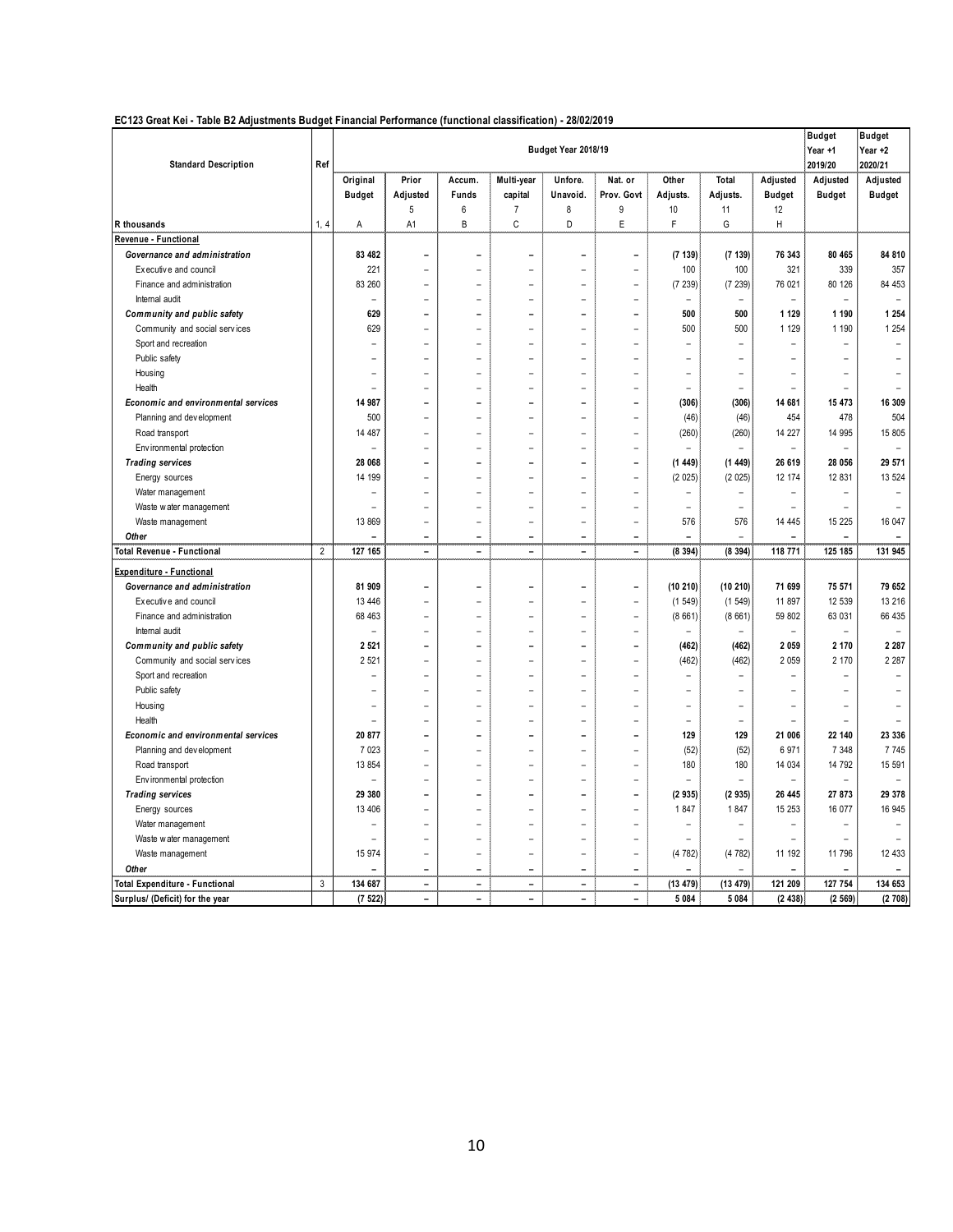# **Table B3 Adjustment Budget Financial Performance (revenue and expenditure by municipal vote)**

| <b>Vote Description</b>                        |                | Budget Year 2018/19      |                          |                          |                          |                          |                          |                          |                          |                          | <b>Budget</b><br>Year +1<br>2019/20 | <b>Budget</b><br>Year $+2$<br>2020/21 |
|------------------------------------------------|----------------|--------------------------|--------------------------|--------------------------|--------------------------|--------------------------|--------------------------|--------------------------|--------------------------|--------------------------|-------------------------------------|---------------------------------------|
|                                                | Ref            | Original                 | Prior                    | Accum.                   | Multi-year               | Unfore.                  | Nat. or                  | Other                    | Total                    | Adjusted                 | Adjusted                            | Adjusted                              |
|                                                |                | <b>Budget</b>            | Adjusted                 | Funds                    | capital                  | Unavoid.                 | Prov. Govt               | Adjusts.                 | Adjusts.                 | <b>Budget</b>            | <b>Budget</b>                       | <b>Budget</b>                         |
| [Insert departmental structure etc]            |                |                          | 3                        | 4                        | 5                        | 6                        | $\overline{7}$           | 8                        | 9                        | 10                       |                                     |                                       |
| <b>R</b> thousands                             |                | A                        | A1                       | B                        | C                        | D                        | E                        | F                        | G                        | H                        |                                     |                                       |
| <b>Revenue by Vote</b>                         | $\mathbf{1}$   |                          |                          |                          |                          |                          |                          |                          |                          |                          |                                     |                                       |
| Vote 1 - COUNCIL AND ADMINISTRATION            |                | 221                      | $\overline{a}$           |                          |                          | $\overline{\phantom{0}}$ | Ē,                       | 100                      | 100                      | 321                      | 339                                 | 357                                   |
| Vote 2 - MUNICIPAL MANAGER                     |                | $\overline{\phantom{a}}$ | $\overline{\phantom{0}}$ | ۰                        | ۰                        | ۰                        | ۰                        |                          | $\qquad \qquad -$        |                          |                                     |                                       |
| Vote 3 - FINANCIAL MANAGEMENT & INFORMATION TE |                | 83 150                   | $\overline{a}$           |                          |                          |                          | $\overline{\phantom{0}}$ | (7328)                   | (7328)                   | 75 821                   | 79 916                              | 84 231                                |
| Vote 4 - HUMAN RESOURCES & ADMINISTRATION      |                | 111                      | $\overline{\phantom{0}}$ | $\overline{\phantom{0}}$ | $\overline{\phantom{0}}$ | $\overline{\phantom{0}}$ | $\overline{\phantom{0}}$ | 89                       | 89                       | 200                      | 211                                 | 222                                   |
| Vote 5 - COMMUNITY SERVICES                    |                | 16 701                   | L,                       | ۰                        |                          | ۰                        | $\overline{\phantom{0}}$ | 578                      | 578                      | 17 279                   | 18 212                              | 19 19 6                               |
| Vote 6 - INFRASTRUCTURE SERVICES               |                | 26 983                   | $\overline{\phantom{0}}$ | $\rightarrow$            | $\rightarrow$            | $\overline{\phantom{0}}$ | L.                       | (1834)                   | (1834)                   | 25 149                   | 26 507                              | 27 939                                |
| Vote 7 - STRATEGIC SERVICES & LED              |                |                          | L,                       | L                        | $\overline{\phantom{0}}$ |                          | L.                       | L,                       | L,                       | $\overline{\phantom{0}}$ | $\overline{\phantom{0}}$            |                                       |
| Vote 8 - [NAME OF VOTE 8]                      |                |                          | $\overline{\phantom{0}}$ | $\overline{\phantom{0}}$ | $\overline{\phantom{0}}$ | $\overline{\phantom{0}}$ | $\overline{\phantom{0}}$ | $\overline{\phantom{0}}$ |                          | $\overline{\phantom{0}}$ |                                     |                                       |
| Vote 9 - [NAME OF VOTE 9]                      |                |                          | $\overline{\phantom{0}}$ |                          |                          |                          | ۰                        | $\overline{\phantom{0}}$ |                          | $\overline{\phantom{a}}$ |                                     |                                       |
| Vote 10 - [NAME OF VOTE 10]                    |                |                          | $\overline{a}$           | L                        | $\overline{\phantom{0}}$ | Ē,                       | $\overline{\phantom{0}}$ | $\overline{\phantom{0}}$ |                          | $\qquad \qquad -$        | $\overline{\phantom{0}}$            |                                       |
| Vote 11 - [NAME OF VOTE 11]                    |                |                          | $\overline{\phantom{0}}$ | ۰                        | $\overline{\phantom{a}}$ | ۰                        | $\overline{\phantom{0}}$ | ۳                        | $\overline{\phantom{0}}$ | $\overline{\phantom{0}}$ | -                                   |                                       |
| Vote 12 - [NAME OF VOTE 12]                    |                |                          | $\equiv$                 | $\overline{\phantom{0}}$ | $\equiv$                 | ٠                        | $\overline{\phantom{0}}$ | $\overline{\phantom{0}}$ | $\equiv$                 | $\overline{\phantom{0}}$ | -                                   |                                       |
| Vote 13 - [NAME OF VOTE 13]                    |                |                          | $\overline{\phantom{0}}$ | L                        |                          |                          | $\overline{\phantom{0}}$ | $\overline{\phantom{0}}$ |                          | $\overline{\phantom{a}}$ |                                     |                                       |
| Vote 14 - [NAME OF VOTE 14]                    |                |                          | $\overline{\phantom{0}}$ | $\overline{a}$           | $\overline{\phantom{0}}$ | Ē,                       | $\overline{\phantom{0}}$ | $\overline{\phantom{0}}$ | $\overline{\phantom{0}}$ | $\qquad \qquad -$        | $\overline{\phantom{0}}$            |                                       |
| Vote 15 - [NAME OF VOTE 15]                    |                |                          | $\overline{\phantom{0}}$ | $\overline{\phantom{0}}$ | $\overline{\phantom{0}}$ | $\overline{\phantom{a}}$ | $\overline{\phantom{0}}$ | $\overline{\phantom{0}}$ | $\overline{\phantom{0}}$ | $\equiv$                 | $\overline{\phantom{0}}$            |                                       |
| <b>Total Revenue by Vote</b>                   | $\overline{2}$ | 127 165                  | $\overline{\phantom{0}}$ | $\overline{\phantom{a}}$ | $\overline{\phantom{0}}$ | $\qquad \qquad -$        | $\overline{\phantom{a}}$ | (8394)                   | (8394)                   | 118 771                  | 125 185                             | 131 945                               |
| <b>Expenditure by Vote</b>                     | $\mathbf{1}$   |                          |                          |                          |                          |                          |                          |                          |                          |                          |                                     |                                       |
| Vote 1 - COUNCIL AND ADMINISTRATION            |                | 6 570                    | $\overline{\phantom{0}}$ | $\overline{\phantom{0}}$ | $\overline{\phantom{0}}$ | $\overline{\phantom{a}}$ | $\overline{\phantom{0}}$ | (596)                    | (596)                    | 5974                     | 6 297                               | 6 637                                 |
| Vote 2 - MUNICIPAL MANAGER                     |                | 6876                     | $\overline{\phantom{0}}$ | $\overline{\phantom{0}}$ | $\overline{\phantom{0}}$ | $\overline{\phantom{a}}$ | $\overline{\phantom{0}}$ | (953)                    | (953)                    | 5923                     | 6 2 4 2                             | 6 580                                 |
| Vote 3 - FINANCIAL MANAGEMENT & INFORMATION TE |                | 55 024                   | $\equiv$                 | $\rightarrow$            | $\overline{\phantom{0}}$ | ۰                        | $\overline{\phantom{0}}$ | (6541)                   | (6541)                   | 48 4 82                  | 51 101                              | 53 860                                |
| Vote 4 - HUMAN RESOURCES & ADMINISTRATION      |                | 13 4 40                  | ۰                        | ۰                        | $\overline{\phantom{a}}$ | ۰                        | ۰                        | (2 120)                  | (2 120)                  | 11 3 20                  | 11 931                              | 12 575                                |
| Vote 5 - COMMUNITY SERVICES                    |                | 23 404                   | $\equiv$                 | $\overline{\phantom{0}}$ | ۰                        | ۰                        | $\overline{a}$           | (6094)                   | (6094)                   | 17 310                   | 18 244                              | 19 230                                |
| Vote 6 - INFRASTRUCTURE SERVICES               |                | 23 844                   | L,                       | ۰                        | $\overline{\phantom{0}}$ | ۰                        | $\overline{\phantom{0}}$ | 2 9 9 4                  | 2 9 9 4                  | 26 838                   | 28 28 8                             | 29 815                                |
| Vote 7 - STRATEGIC SERVICES & LED              |                | 5 5 3 0                  | $\overline{\phantom{0}}$ | $\overline{\phantom{a}}$ | $\rightarrow$            | $\overline{\phantom{a}}$ | $\overline{\phantom{0}}$ | (169)                    | (169)                    | 5 3 6 1                  | 5 6 5 1                             | 5 9 5 6                               |
| Vote 8 - [NAME OF VOTE 8]                      |                |                          | ۰                        | $\overline{\phantom{0}}$ | $\overline{\phantom{a}}$ | ۰                        | ۰                        | $\qquad \qquad -$        | $\overline{\phantom{0}}$ | $\overline{\phantom{0}}$ |                                     |                                       |
| Vote 9 - [NAME OF VOTE 9]                      |                |                          | ۰                        | $\overline{\phantom{a}}$ | $\overline{\phantom{a}}$ | ۰                        | $\overline{\phantom{a}}$ | $\overline{\phantom{0}}$ |                          | $\overline{\phantom{0}}$ |                                     |                                       |
| Vote 10 - [NAME OF VOTE 10]                    |                |                          | $\overline{\phantom{0}}$ | $\overline{\phantom{a}}$ | $\overline{\phantom{a}}$ | ۰                        | $\overline{\phantom{a}}$ | $\overline{\phantom{0}}$ | $\overline{\phantom{0}}$ | $\overline{\phantom{a}}$ | $\overline{\phantom{0}}$            |                                       |
| Vote 11 - [NAME OF VOTE 11]                    |                |                          | ۳                        | $\overline{\phantom{0}}$ |                          |                          | $\rightarrow$            | ۳                        | $\equiv$                 | $\equiv$                 | $\overline{\phantom{0}}$            |                                       |
| Vote 12 - [NAME OF VOTE 12]                    |                |                          | L.                       | $\rightarrow$            | $\rightarrow$            | $\overline{\phantom{a}}$ | $\rightarrow$            | L.                       | $\equiv$                 | $\equiv$                 | $\overline{\phantom{0}}$            |                                       |
| Vote 13 - [NAME OF VOTE 13]                    |                |                          | ۳                        | $\rightarrow$            | $\rightarrow$            |                          | $\rightarrow$            | ۳                        | $\equiv$                 | $\equiv$                 | $\overline{\phantom{0}}$            |                                       |
| Vote 14 - [NAME OF VOTE 14]                    |                | ۰                        | $\overline{\phantom{0}}$ | $\rightarrow$            | $\overline{\phantom{a}}$ | ۰                        | $\overline{\phantom{a}}$ | ۳                        | $\equiv$                 | $\overline{\phantom{0}}$ | $\overline{\phantom{0}}$            |                                       |
| Vote 15 - [NAME OF VOTE 15]                    |                |                          | ۰                        | $\overline{\phantom{a}}$ |                          |                          |                          |                          |                          |                          |                                     |                                       |
| <b>Total Expenditure by Vote</b>               | $\overline{2}$ | 134 687                  | $\overline{\phantom{0}}$ | $\overline{\phantom{a}}$ | -                        | $\overline{\phantom{0}}$ | $\overline{a}$           | (13 479)                 | (13 479)                 | 121 209                  | 127 754                             | 134 653                               |
| Surplus/ (Deficit) for the year                | $\overline{2}$ | (7522)                   | ۰                        |                          |                          | $\overline{\phantom{0}}$ | $\overline{\phantom{0}}$ | 5 0 8 4                  | 5 0 8 4                  | (2438)                   | (2569)                              | (2708)                                |

**EC123 Great Kei - Table B3 Adjustments Budget Financial Performance (revenue and expenditure by municipal vote) - 28/02/2019**

## **Table B4 Adjustment Budget Financial Performance (revenue and expenditure)**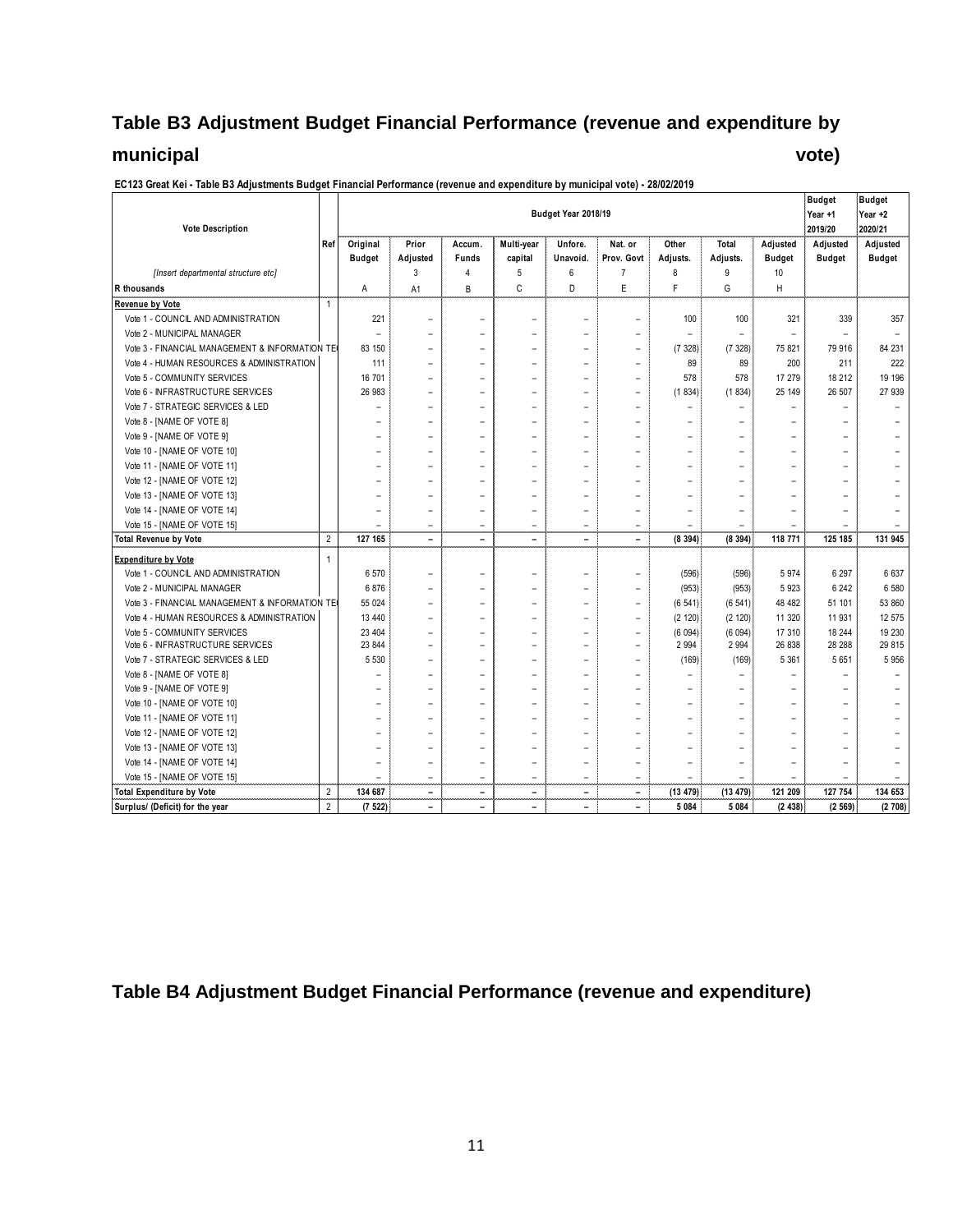|  | EC123 Great Kei - Table A4 Budgeted Financial Performance (revenue and expenditure) |
|--|-------------------------------------------------------------------------------------|
|  |                                                                                     |

| Description                                       | Ref                     | 2014/15           | 2015/16                  | 2016/17                  |                          | Current Year 2017/18     |                  |                | 2018/19 Medium Term Revenue & |                          |                    |  |  |
|---------------------------------------------------|-------------------------|-------------------|--------------------------|--------------------------|--------------------------|--------------------------|------------------|----------------|-------------------------------|--------------------------|--------------------|--|--|
|                                                   |                         |                   |                          |                          |                          |                          |                  |                | <b>Expenditure Framework</b>  |                          |                    |  |  |
| R thousand                                        | $\mathbf{1}$            | Audited           | Audited                  | Audited                  | Original                 | Adjusted                 | <b>Full Year</b> | Pre-audit      | <b>Budget Year</b>            | <b>Budget Year</b>       | <b>Budget Year</b> |  |  |
|                                                   |                         | Outcome           | Outcome                  | Outcome                  | <b>Budget</b>            | <b>Budget</b>            | Forecast         | outcome        | 2018/19                       | +1 2019/20               | +2 2020/21         |  |  |
| Revenue By Source                                 |                         |                   |                          |                          |                          |                          |                  |                |                               |                          |                    |  |  |
| Property rates                                    | $\overline{2}$          | 17 703            | 17 000                   | 22 787                   | 17 000                   | 24 516                   | 24 516           | 24 516         | 25 791                        | 27 184                   | 28 679             |  |  |
| Service charges - electricity revenue             | $\overline{2}$          | 5743              | 4 174                    | 6 3 8 1                  | 7 5 7 5                  | 7 501                    | 7 501            | 7 501          | 3 4 0 1                       | 3 5 8 5                  | 3782               |  |  |
| Service charges - water revenue                   | $\overline{\mathbf{c}}$ |                   | $\overline{a}$           | $\overline{a}$           | $\overline{\phantom{0}}$ | $\overline{a}$           | $\overline{a}$   | $\overline{a}$ |                               | $\overline{a}$           |                    |  |  |
| Service charges - sanitation revenue              | $\overline{2}$          |                   |                          | $\overline{\phantom{a}}$ |                          | $\overline{a}$           |                  |                |                               |                          |                    |  |  |
| Service charges - refuse revenue                  | $\overline{2}$          | 1660              | 1 3 1 1                  | 9 2 5 8                  | 5 6 5 6                  | 9 9 5 2                  | 9 9 5 2          | 9 9 5 2        | 10 469                        | 11 035                   | 11 641             |  |  |
| Service charges - other                           |                         | $\equiv$          | $\qquad \qquad -$        | ÷                        | $\equiv$                 | $\qquad \qquad -$        | ÷                | ÷              |                               |                          |                    |  |  |
| Rental of facilities and equipment                |                         | 233               | 317                      | 287                      | 250                      | 315                      | 315              | 315            | 277                           | 292                      | 308                |  |  |
| Interest earned - external investments            |                         | 271               | 896                      | 319                      | 518                      | 214                      | 214              | 214            | 225                           | 237                      | 251                |  |  |
| Interest earned - outstanding debtors             |                         | 6 187             | 4 6 7 0                  | 6 3 0 4                  | 5814                     | 6917                     | 6917             | 6917           | 2 104                         | 2 2 1 8                  | 2 3 4 0            |  |  |
| Dividends received                                |                         |                   | $\overline{\phantom{0}}$ | ÷                        |                          | $\overline{\phantom{0}}$ | ۳                | ÷              |                               |                          | ÷                  |  |  |
| Fines, penalties and forfeits                     |                         | 29                | 33                       | 105                      | 3                        | 3                        | 3                | 3              | 3                             | 3                        | $\overline{3}$     |  |  |
| Licences and permits                              |                         | 2 2 4 0           | 1 1 8 6                  | 1 4 1 2                  | 1 4 8 8                  | 1 4 8 8                  | 1 4 8 8          | 1 4 8 8        | 2 2 0 0                       | 2 3 1 9                  | 2 4 4 6            |  |  |
| Agency services                                   |                         |                   | ۳                        | $\overline{\phantom{a}}$ | 200                      | 100                      | 100              | 100            |                               |                          |                    |  |  |
| Transfers and subsidies                           |                         | 42 637            | 48 787                   | 44 804                   | 39 036                   | 38 966                   | 38 966           | 38 966         | 45 547                        | 44 600                   | 47 280             |  |  |
| Other revenue                                     | $\overline{2}$          | 2696              | 2 3 3 3                  | 808                      | 31 635                   | 14 122                   | 14 122           | 14 122         | 20 033                        | 11 651                   | 12 3 14            |  |  |
| Gains on disposal of PPE                          |                         |                   |                          | L.                       | 212                      | 212                      | 212              | 212            |                               |                          |                    |  |  |
| Total Revenue (excluding capital transfers        |                         | 79 399            | 80 708                   | 92 465                   | 109 387                  | 104 306                  | 104 306          | 104 306        | 110 049                       | 103 122                  | 109 043            |  |  |
| and contributions)                                |                         |                   |                          |                          |                          |                          |                  |                |                               |                          |                    |  |  |
| <b>Expenditure By Type</b>                        |                         |                   |                          |                          |                          |                          |                  |                |                               |                          |                    |  |  |
| Employ ee related costs                           | $\overline{2}$          | 31 762            | 42 570                   | 48 740                   | 59 948                   | 55 355                   | 55 355           | 55 355         | 50 444                        | 53 168                   | 56 093             |  |  |
| Remuneration of councillors                       |                         | 3 7 1 4           | 3 9 9 3                  | 4 1 5 7                  | 4 3 9 5                  | 4 6 5 9                  | 4 6 5 9          | 4 6 5 9        | 4 600                         | 4 8 4 8                  | 5 1 1 5            |  |  |
| Debt impairment                                   | 3                       | 17 442            | 3 9 7 3                  | 10 237                   | 12 000                   | 10 200                   | 10 200           | 10 200         | 12 500                        | 13 175                   | 13 900             |  |  |
| Depreciation & asset impairment                   | $\overline{2}$          | 37 967            | 25 267                   | 21 542                   | 15 000                   | 15 000                   | 15 000           | 15 000         | 25 000                        | 26 350                   | 27 799             |  |  |
| Finance charges                                   |                         | 1 3 6 7           | 1 2 3 8                  | 2 2 5 6                  | 664                      | 664                      | 664              | 664            | 665                           | 701                      | 739                |  |  |
| Bulk purchases                                    | 2                       | 7 2 6 2           | 7 9 5 4                  | 8 4 9 7                  | 8764                     | 8764                     | 8 7 6 4          | 8764           | 8700                          | 9 1 7 0                  | 9674               |  |  |
| Other materials                                   | 8                       | -                 |                          | 16                       | 50                       | 50                       | 50               | 50             |                               |                          |                    |  |  |
| Contracted services                               |                         | $\overline{a}$    | $\overline{\phantom{0}}$ | $\overline{a}$           |                          | $\overline{a}$           |                  | $\overline{a}$ |                               | $\overline{\phantom{0}}$ |                    |  |  |
| Transfers and subsidies                           |                         |                   |                          | L.                       |                          | $\overline{\phantom{0}}$ |                  |                |                               |                          |                    |  |  |
| Other expenditure                                 | 4.5                     | 21 097<br>1 9 0 8 | 24 45 6<br>85            | 39 731<br>24 459         | 26 222                   | 31 953                   | 31 953           | 31 953         | 32 678                        | 34 442                   | 36 337             |  |  |
| Loss on disposal of PPE                           |                         |                   |                          |                          |                          |                          |                  |                |                               |                          |                    |  |  |
| <b>Total Expenditure</b>                          |                         | 122 519           | 109 537                  | 159 635                  | 127 043                  | 126 644                  | 126 644          | 126 644        | 134 587                       | 141 855                  | 149 657            |  |  |
| Surplus/(Deficit)                                 |                         | (43 121)          | (28829)                  | (67 170)                 | (17657)                  | (22339)                  | (22339)          | (22339)        | (24 538)                      | (38733)                  | (40614)            |  |  |
| Transfers and subsidies - capital (monetary       |                         |                   |                          |                          |                          |                          |                  |                |                               |                          |                    |  |  |
| allocations) (National / Provincial and District) |                         | 12 815            | 33 065                   | 16 0 28                  | 15 371                   | 15 371                   | 15 371           | 15 371         | 17 116                        | 17 653                   | 18 030             |  |  |
| Transfers and subsidies - capital (monetary       |                         |                   |                          |                          |                          |                          |                  |                |                               |                          |                    |  |  |
| allocations) (National / Provincial Departmental  |                         |                   |                          |                          |                          |                          |                  |                |                               |                          |                    |  |  |
| Agencies, Households, Non-profit Institutions,    |                         |                   |                          |                          |                          |                          |                  |                |                               |                          |                    |  |  |
| Private Enterprises, Public Corporatons, Higher   | 6                       | $\qquad \qquad -$ | $\overline{\phantom{a}}$ | Ĭ.                       | $\overline{\phantom{0}}$ | $\overline{\phantom{0}}$ |                  |                |                               |                          |                    |  |  |
| Transfers and subsidies - capital (in-kind - all) |                         |                   |                          |                          |                          |                          |                  |                |                               |                          |                    |  |  |
| Surplus/(Deficit) after capital transfers &       |                         | (30306)           | 4 2 3 6                  | (51 142)                 | (2286)                   | (6968)                   | (6968)           | (6968)         | (7422)                        | (21080)                  | (22 584)           |  |  |
| contributions<br><b>Taxation</b>                  |                         |                   |                          |                          |                          |                          |                  |                |                               |                          |                    |  |  |
| Surplus/(Deficit) after taxation                  |                         | (30306)           | 4 2 3 6                  | (51142)                  | (2286)                   | (6968)                   | (6968)           | (6968)         | (7422)                        | (21080)                  | (22584)            |  |  |
| Attributable to minorities                        |                         |                   |                          |                          |                          |                          |                  |                |                               |                          |                    |  |  |
| Surplus/(Deficit) attributable to municipality    |                         | (30306)           | 4 2 3 6                  | (51142)                  | (2 286)                  | (6968)                   | (6968)           | (6968)         | (7422)                        | (21080)                  | (22 584)           |  |  |
| Share of surplus/ (deficit) of associate          | $\overline{7}$          |                   |                          |                          |                          |                          |                  |                |                               |                          |                    |  |  |
| Surplus/(Deficit) for the year                    |                         | (30306)           | 4 2 3 6                  | (51142)                  | (2286)                   | (6968)                   | (6968)           | (6968)         | (7422)                        | (21080)                  | (22 584)           |  |  |
|                                                   |                         |                   |                          |                          |                          |                          |                  |                |                               |                          |                    |  |  |

# **Table B5 Adjustment Budget Capital expenditure by vote and funding**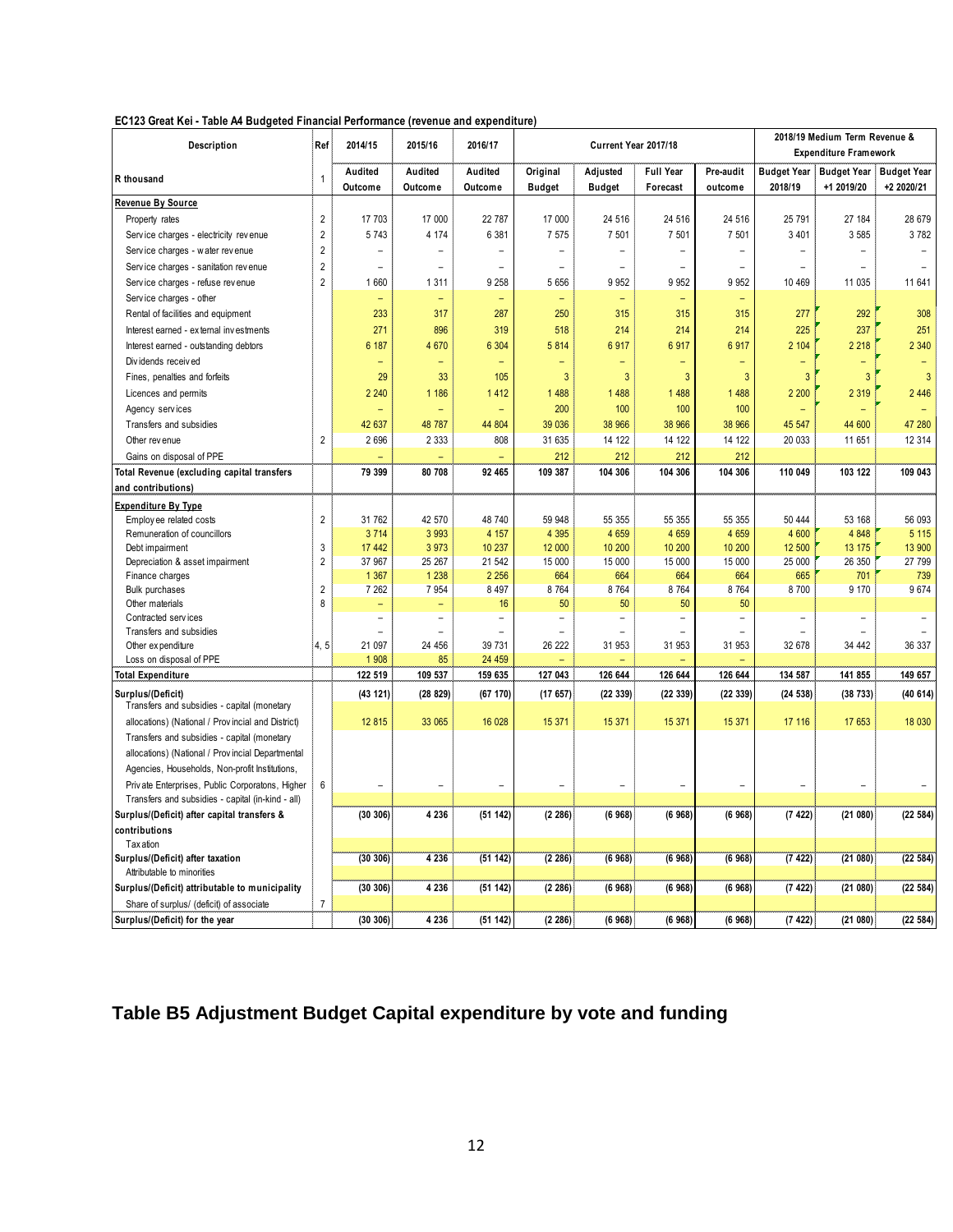#### **EC123 Great Kei - Table B5 Adjustments Capital Expenditure Budget by vote and funding - 28/02/2019**

|                                                                               |                | Budget Year 2018/19      |                                                      |                                                      |                                                      |                                                      |                                                      |                          |                                     |                                                      | <b>Budget</b><br>Year +1                             | <b>Budget</b><br>Year +2         |
|-------------------------------------------------------------------------------|----------------|--------------------------|------------------------------------------------------|------------------------------------------------------|------------------------------------------------------|------------------------------------------------------|------------------------------------------------------|--------------------------|-------------------------------------|------------------------------------------------------|------------------------------------------------------|----------------------------------|
| Description                                                                   | Ref            | Original                 | Prior                                                | Accum.                                               | Multi-year                                           | Unfore.                                              | Nat. or                                              | Other                    | Total                               | Adjusted                                             | 2019/20<br>Adjusted                                  | 2020/21<br>Adjusted              |
|                                                                               |                | <b>Budget</b>            | Adjusted                                             | Funds                                                | capital                                              | Unavoid.                                             | Prov. Govt                                           | Adjusts.                 | Adjusts.                            | <b>Budget</b>                                        | <b>Budget</b>                                        | <b>Budget</b>                    |
|                                                                               |                |                          | 5                                                    | 6                                                    | 7                                                    | 8                                                    | 9                                                    | 10                       | 11                                  | 12                                                   |                                                      |                                  |
| R thousands<br>Capital expenditure - Vote                                     |                | Α                        | A1                                                   | B                                                    | C                                                    | D                                                    | E                                                    | F                        | G                                   | н                                                    |                                                      |                                  |
| Multi-year expenditure to be adjusted                                         | $\overline{2}$ |                          |                                                      |                                                      |                                                      |                                                      |                                                      |                          |                                     |                                                      |                                                      |                                  |
| Vote 1 - COUNCIL AND ADMINISTRATION                                           |                | ۰                        | $\qquad \qquad -$                                    | -                                                    | $\overline{\phantom{0}}$                             | $\qquad \qquad$                                      | ۰                                                    | $\qquad \qquad -$        |                                     | $\overline{\phantom{0}}$                             | $\overline{\phantom{0}}$                             |                                  |
| Vote 2 - MUNICIPAL MANAGER                                                    |                | $\equiv$                 | $\equiv$                                             | $\equiv$                                             | $\rightarrow$                                        | $\equiv$                                             | $\overline{\phantom{a}}$                             | $\equiv$                 | $\equiv$                            | $\rightarrow$                                        | $\rightarrow$                                        |                                  |
| Vote 3 - FINANCIAL MANAGEMENT & INFORMATION TEO                               |                | ۳                        | $\equiv$                                             | $\equiv$                                             | $\overline{\phantom{a}}$                             | $\blacksquare$                                       | ۳                                                    |                          | $\equiv$                            | $\overline{\phantom{a}}$                             | $\overline{a}$                                       |                                  |
| Vote 4 - HUMAN RESOURCES & ADMINISTRATION<br>Vote 5 - COMMUNITY SERVICES      |                | ۰<br>$\equiv$            | ۰<br>$\equiv$                                        | $\equiv$<br>$\equiv$                                 | $\overline{\phantom{a}}$<br>$\rightarrow$            | $\blacksquare$<br>$\blacksquare$                     | ۳                                                    | ۰<br>$\equiv$            | $\equiv$                            | $\overline{\phantom{0}}$<br>$\rightarrow$            | $\overline{\phantom{0}}$<br>$\overline{\phantom{a}}$ |                                  |
| Vote 6 - INFRASTRUCTURE SERVICES                                              |                |                          | $\equiv$                                             | $\equiv$                                             | $\overline{\phantom{a}}$                             | $\blacksquare$                                       | $\overline{\phantom{a}}$                             | -                        |                                     | $\overline{\phantom{a}}$                             | $\overline{a}$                                       |                                  |
| Vote 7 - STRATEGIC SERVICES & LED                                             |                | ۰                        | ۰                                                    | ۰                                                    | $\overline{\phantom{0}}$                             | $\overline{\phantom{0}}$                             | $\overline{\phantom{0}}$                             | ۰                        |                                     | $\overline{\phantom{0}}$                             | $\overline{\phantom{0}}$                             |                                  |
| Vote 8 - [NAME OF VOTE 8]                                                     |                |                          |                                                      |                                                      | $\overline{a}$                                       |                                                      |                                                      |                          |                                     |                                                      | $\overline{a}$                                       |                                  |
| Vote 9 - [NAME OF VOTE 9]                                                     |                |                          | L,                                                   |                                                      |                                                      | $\overline{\phantom{a}}$                             |                                                      | $\overline{a}$           |                                     | $\overline{\phantom{0}}$                             | $\overline{a}$                                       |                                  |
| Vote 10 - [NAME OF VOTE 10]                                                   |                | ۰                        | $\equiv$                                             | $\equiv$                                             | $\rightarrow$                                        | $\equiv$                                             | ۰                                                    | $\equiv$                 | $\equiv$                            | $\rightarrow$                                        | $\overline{\phantom{0}}$                             |                                  |
| Vote 11 - [NAME OF VOTE 11]<br>Vote 12 - [NAME OF VOTE 12]                    |                |                          | L,                                                   |                                                      | $\overline{\phantom{0}}$<br>$\overline{\phantom{a}}$ | $\overline{\phantom{a}}$                             | $\blacksquare$                                       | ÷                        |                                     | $\overline{\phantom{0}}$<br>$\overline{\phantom{a}}$ | $\overline{\phantom{0}}$<br>$\overline{a}$           |                                  |
| Vote 13 - [NAME OF VOTE 13]                                                   |                |                          | $\equiv$                                             | $\equiv$                                             | $\rightarrow$                                        | $\equiv$                                             | ۰                                                    |                          | $\equiv$                            | $\rightarrow$                                        | $\rightarrow$                                        |                                  |
| Vote 14 - [NAME OF VOTE 14]                                                   |                | ÷,                       | $\overline{\phantom{0}}$                             | $\qquad \qquad -$                                    | $\overline{\phantom{0}}$                             | $\qquad \qquad -$                                    | $\overline{\phantom{a}}$                             | -                        |                                     | -                                                    | $\overline{a}$                                       |                                  |
| Vote 15 - [NAME OF VOTE 15]                                                   |                | $\equiv$                 | $\equiv$                                             | ÷,                                                   | $\overline{\phantom{a}}$                             | $\overline{\phantom{a}}$                             | $\overline{\phantom{0}}$                             | $\equiv$                 | ÷,                                  | $\overline{\phantom{a}}$                             | $\blacksquare$                                       |                                  |
| Capital multi-year expenditure sub-total                                      | 3              | $\overline{\phantom{0}}$ | ۰                                                    | $\overline{\phantom{0}}$                             | $\overline{\phantom{a}}$                             | $\overline{\phantom{a}}$                             | $\overline{\phantom{0}}$                             | $\overline{\phantom{a}}$ | $\overline{\phantom{0}}$            | $\overline{\phantom{0}}$                             | $\overline{\phantom{a}}$                             | $\overline{\phantom{0}}$         |
| Single-year expenditure to be adjusted                                        | $\overline{2}$ |                          |                                                      |                                                      |                                                      |                                                      |                                                      |                          |                                     |                                                      |                                                      |                                  |
| Vote 1 - COUNCIL AND ADMINISTRATION                                           |                | 40                       | $\qquad \qquad -$                                    | $\equiv$                                             | $\overline{\phantom{0}}$                             | $\blacksquare$                                       | $\overline{\phantom{a}}$                             | (40)                     | (40)                                | $\qquad \qquad -$                                    | $\overline{\phantom{m}}$                             |                                  |
| Vote 2 - MUNICIPAL MANAGER<br>Vote 3 - FINANCIAL MANAGEMENT & INFORMATION TEC |                | $\equiv$<br>260          | $\equiv$<br>$\equiv$                                 | $\equiv$<br>۳                                        | $\overline{\phantom{a}}$<br>$\overline{\phantom{a}}$ | ۰<br>$\blacksquare$                                  | ۰<br>$\overline{a}$                                  | (110)                    | ÷,<br>(110)                         | $\equiv$<br>150                                      | $\overline{a}$<br>158                                | 167                              |
| Vote 4 - HUMAN RESOURCES & ADMINISTRATION                                     |                | $\equiv$                 | -                                                    | $\equiv$                                             | $\rightarrow$                                        | $\overline{\phantom{0}}$                             | ۰                                                    | ۰                        | $\overline{\phantom{a}}$            | $\equiv$                                             | $\overline{\phantom{a}}$                             |                                  |
| Vote 5 - COMMUNITY SERVICES                                                   |                | 50                       | -                                                    | $\equiv$                                             | $\overline{\phantom{0}}$                             | $\blacksquare$                                       | $\overline{\phantom{a}}$                             | 1710                     | 1710                                | 1760                                                 | 1855                                                 | 1 9 5 5                          |
| Vote 6 - INFRASTRUCTURE SERVICES                                              |                | 17 277                   | $\equiv$                                             | $\equiv$                                             | $\rightarrow$                                        | $\blacksquare$                                       | $\blacksquare$                                       | 9 0 5 8                  | 9 0 5 8                             | 26 335                                               | 18 857                                               | 19875                            |
| Vote 7 - STRATEGIC SERVICES & LED                                             |                |                          |                                                      | $\equiv$                                             | $\overline{\phantom{0}}$                             | $\overline{\phantom{0}}$                             |                                                      |                          | $\qquad \qquad -$                   |                                                      | $\overline{\phantom{0}}$                             |                                  |
| Vote 8 - [NAME OF VOTE 8]                                                     |                |                          | $\equiv$                                             | $\equiv$                                             | $\overline{\phantom{0}}$                             | $\overline{\phantom{a}}$                             | $\overline{\phantom{a}}$                             | $\equiv$                 | $\equiv$                            | $\overline{\phantom{0}}$                             | $\overline{\phantom{0}}$                             |                                  |
| Vote 9 - [NAME OF VOTE 9]<br>Vote 10 - [NAME OF VOTE 10]                      |                | $\overline{\phantom{0}}$ | $\equiv$                                             | $\equiv$                                             | $\rightarrow$<br>$\overline{\phantom{0}}$            | $\equiv$<br>$\overline{\phantom{0}}$                 | $\equiv$                                             | $\equiv$                 | $\equiv$                            | $\rightarrow$<br>$\overline{\phantom{0}}$            | $\equiv$<br>$\overline{a}$                           |                                  |
| Vote 11 - [NAME OF VOTE 11]                                                   |                | $\overline{\phantom{m}}$ | ۰                                                    | ۰                                                    | $\overline{\phantom{0}}$                             | $\overline{\phantom{0}}$                             | $\overline{\phantom{m}}$                             | ۰                        |                                     | $\overline{\phantom{0}}$                             | $\overline{\phantom{m}}$                             |                                  |
| Vote 12 - [NAME OF VOTE 12]                                                   |                | ۰                        | $\equiv$                                             | $\equiv$                                             | $\rightarrow$                                        | $\equiv$                                             | $\overline{\phantom{0}}$                             | ÷                        | $\equiv$                            | $\rightarrow$                                        | $\rightarrow$                                        |                                  |
| Vote 13 - [NAME OF VOTE 13]                                                   |                |                          | L,                                                   |                                                      |                                                      |                                                      |                                                      | -                        |                                     | $\overline{\phantom{a}}$                             |                                                      |                                  |
| Vote 14 - [NAME OF VOTE 14]                                                   |                |                          | $\qquad \qquad -$                                    | $\equiv$                                             | $\equiv$                                             | $\overline{\phantom{0}}$                             |                                                      | ۰                        | $\equiv$                            | $\overline{\phantom{a}}$                             | $\equiv$                                             |                                  |
| Vote 15 - [NAME OF VOTE 15]                                                   |                |                          | $\equiv$                                             | ٠                                                    | $\equiv$                                             | $\equiv$                                             | $\equiv$                                             | $\equiv$                 | $\equiv$                            | $\rightarrow$                                        |                                                      |                                  |
| Capital single-year expenditure sub-total<br>Total Capital Expenditure - Vote |                | 17 627<br>17 627         | $\overline{\phantom{a}}$<br>$\overline{\phantom{a}}$ | $\overline{\phantom{a}}$<br>$\overline{\phantom{a}}$ | $\overline{\phantom{a}}$<br>$\overline{\phantom{0}}$ | $\overline{\phantom{a}}$<br>$\overline{\phantom{a}}$ | $\overline{\phantom{a}}$<br>$\overline{\phantom{a}}$ | 10 618<br>10 618         | 10 618<br>10 618                    | 28 245<br>28 245                                     | 20 870<br>20 870                                     | 21 997<br>21 997                 |
| Capital Expenditure - Functional                                              |                |                          |                                                      |                                                      |                                                      |                                                      |                                                      |                          |                                     |                                                      |                                                      |                                  |
| Governance and administration                                                 |                | 300                      | -                                                    | $\overline{\phantom{0}}$                             | $\overline{\phantom{0}}$                             | $\overline{\phantom{0}}$                             |                                                      | (150)                    | (150)                               | 150                                                  | 158                                                  | 167                              |
| Executive and council                                                         |                | 40                       |                                                      |                                                      |                                                      |                                                      |                                                      | (40)                     | (40)                                | $\overline{\phantom{a}}$                             | $\equiv$                                             |                                  |
| Finance and administration                                                    |                | 260                      |                                                      |                                                      |                                                      |                                                      |                                                      | (110)                    | (110)                               | 150                                                  | 158                                                  | 167                              |
| Internal audit                                                                |                |                          |                                                      |                                                      |                                                      |                                                      |                                                      |                          | -                                   | $\qquad \qquad -$                                    |                                                      |                                  |
| Community and public safety                                                   |                | 50<br>50                 | $\qquad \qquad -$                                    | $\overline{\phantom{a}}$                             | $\overline{a}$                                       | $\overline{\phantom{a}}$                             | $\overline{\phantom{a}}$                             | (50)                     | (50)                                | $\overline{\phantom{a}}$<br>$\overline{\phantom{a}}$ | $\overline{\phantom{a}}$<br>۳                        | $\overline{\phantom{a}}$         |
| Community and social services<br>Sport and recreation                         |                |                          |                                                      |                                                      |                                                      |                                                      |                                                      | (50)                     | (50)<br>$\qquad \qquad -$           | $\overline{\phantom{0}}$                             |                                                      |                                  |
| Public safety                                                                 |                |                          |                                                      |                                                      |                                                      |                                                      |                                                      |                          | $\equiv$                            | $\overline{\phantom{0}}$                             |                                                      |                                  |
| Housing                                                                       |                |                          |                                                      |                                                      |                                                      |                                                      |                                                      |                          | $\overline{\phantom{0}}$            | $\overline{\phantom{a}}$                             |                                                      |                                  |
| Health                                                                        |                |                          |                                                      |                                                      |                                                      |                                                      |                                                      |                          | $\overline{\phantom{a}}$            | $\overline{\phantom{a}}$                             |                                                      |                                  |
| Economic and environmental services                                           |                | 11 247                   | $\overline{\phantom{0}}$                             | $\overline{\phantom{0}}$                             | $\overline{a}$                                       | $\overline{\phantom{0}}$                             | $\overline{\phantom{a}}$                             | 9 0 8 8                  | 9 0 8 8                             | 20 335                                               | 12 533                                               | 13 209                           |
| Planning and development<br>Road transport                                    |                | 70<br>11 177             |                                                      |                                                      |                                                      |                                                      |                                                      | (70)<br>9 1 5 8          | (70)<br>9 1 5 8                     | $\overline{\phantom{a}}$<br>20 335                   | ÷,<br>12 533                                         | 13 209                           |
| Env ironmental protection                                                     |                |                          |                                                      |                                                      |                                                      |                                                      |                                                      |                          | $\overline{\phantom{a}}$            | $\qquad \qquad -$                                    |                                                      |                                  |
| <b>Trading services</b>                                                       |                | 6 0 3 0                  | $\overline{\phantom{a}}$                             | $\overline{\phantom{a}}$                             | $\overline{\phantom{a}}$                             | $\overline{\phantom{a}}$                             | $\overline{\phantom{a}}$                             | 1730                     | 1730                                | 7760                                                 | 8 1 7 9                                              | 8 6 21                           |
| Energy sources                                                                |                | 6 0 30                   |                                                      |                                                      |                                                      |                                                      |                                                      | (30)                     | (30)                                | 6 0 0 0                                              | 6 3 24                                               | 6 6 6 5                          |
| Water management                                                              |                |                          |                                                      |                                                      |                                                      |                                                      |                                                      |                          | $\overline{\phantom{0}}$            | $\overline{\phantom{0}}$                             | $\overline{\phantom{0}}$                             | $\overline{\phantom{m}}$         |
| Waste water management<br>Waste management                                    |                |                          |                                                      |                                                      |                                                      |                                                      |                                                      | 1760                     | $\equiv$<br>1760                    | ٠<br>1760                                            | $\overline{\phantom{m}}$<br>1855                     | $\overline{\phantom{a}}$<br>1955 |
| Other                                                                         |                |                          |                                                      |                                                      |                                                      |                                                      |                                                      |                          | $\overline{\phantom{a}}$            |                                                      |                                                      |                                  |
| Total Capital Expenditure - Functional                                        | $\mathbf{3}$   | 17 627                   | $\blacksquare$                                       | $\overline{\phantom{0}}$                             | $\overline{\phantom{a}}$                             | $\overline{\phantom{0}}$                             | $\overline{\phantom{0}}$                             | 10 618                   | 10 618                              | 28 245                                               | 20 870                                               | 21 997                           |
| Funded by:                                                                    |                |                          |                                                      |                                                      |                                                      |                                                      |                                                      |                          |                                     |                                                      |                                                      |                                  |
| National Government                                                           |                | 17 207                   |                                                      |                                                      |                                                      |                                                      |                                                      | (409)                    | (409)                               | 16 798                                               | 17 705                                               | 18 661                           |
| Provincial Government                                                         |                |                          |                                                      |                                                      |                                                      |                                                      |                                                      | 1760                     | 1760                                | 1760                                                 | 1855                                                 | 1955                             |
| <b>District Municipality</b>                                                  |                |                          |                                                      |                                                      |                                                      |                                                      |                                                      |                          | $\overline{\phantom{a}}$            | $\overline{\phantom{a}}$                             |                                                      |                                  |
| Other transfers and grants<br>Transfers recognised - capital                  | 4              | 17 207                   | $\overline{\phantom{a}}$                             | $\overline{\phantom{0}}$                             | $\overline{\phantom{0}}$                             | $\overline{\phantom{a}}$                             | $\overline{\phantom{a}}$                             | 1 3 5 1                  | $\overline{\phantom{m}}$<br>1 3 5 1 | $\equiv$<br>18 558                                   | 19 560                                               | 20 616                           |
| Public contributions & donations                                              |                |                          |                                                      |                                                      |                                                      |                                                      |                                                      |                          | $\equiv$                            | $\equiv$                                             |                                                      |                                  |
| Borrowing                                                                     |                |                          |                                                      |                                                      |                                                      |                                                      |                                                      |                          | $\equiv$                            | $\overline{\phantom{a}}$                             |                                                      |                                  |
|                                                                               |                |                          |                                                      |                                                      |                                                      |                                                      |                                                      |                          |                                     |                                                      |                                                      |                                  |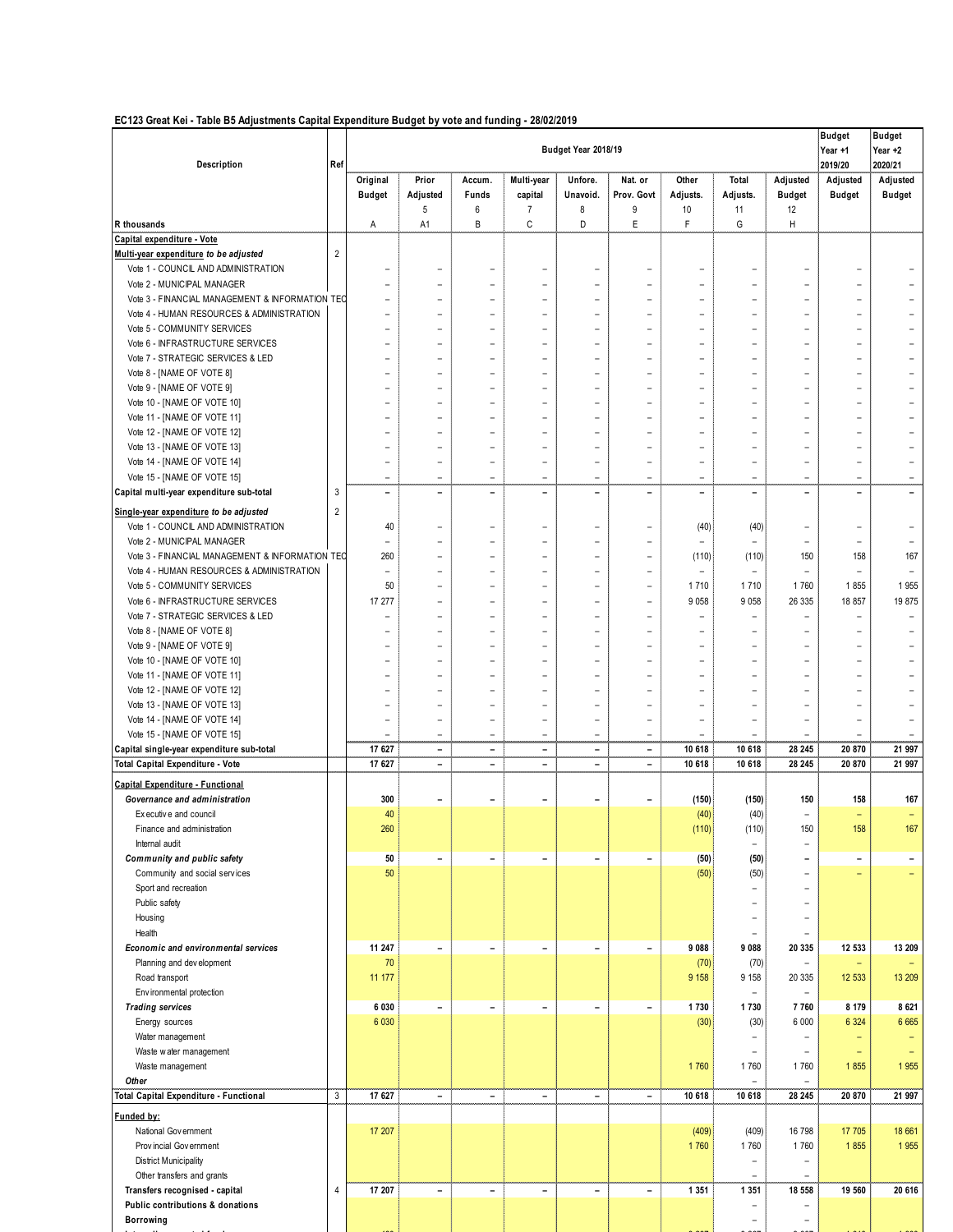# **Table B6 Adjustment Budget Financial Position**

|                                                |                |                           |                          | <b>Budget</b><br>Year +1<br>2019/20 | <b>Budget</b><br>Year $+2$<br>2020/21 |                          |                          |                          |                                      |                           |                           |                           |
|------------------------------------------------|----------------|---------------------------|--------------------------|-------------------------------------|---------------------------------------|--------------------------|--------------------------|--------------------------|--------------------------------------|---------------------------|---------------------------|---------------------------|
| Description                                    | Ref            | Original<br><b>Budget</b> | Prior<br>Adjusted        | Accum.<br>Funds                     | Multi-year<br>capital                 | Unfore.<br>Unavoid.      | Nat. or<br>Prov. Govt    | Other<br>Adjusts.        | Total<br>Adjusts.                    | Adjusted<br><b>Budget</b> | Adjusted<br><b>Budget</b> | Adjusted<br><b>Budget</b> |
|                                                |                |                           | 3                        | 4                                   | 5                                     | 6                        | $\overline{7}$           | 8<br>F                   | 9                                    | 10                        |                           |                           |
| R thousands                                    |                | А                         | A1                       | B                                   | $\mathsf C$                           | D                        | E                        |                          | G                                    | Н                         |                           |                           |
| <b>ASSETS</b><br><b>Current assets</b>         |                |                           |                          |                                     |                                       |                          |                          |                          |                                      |                           |                           |                           |
| Cash                                           |                | 3 4 9 5                   |                          |                                     |                                       |                          |                          |                          | $\qquad \qquad -$                    | 3 4 9 5                   |                           |                           |
| Call investment deposits                       | $\mathbf{1}$   | 56                        | $\equiv$                 | $\overline{\phantom{0}}$            | $\equiv$                              | $\equiv$                 | $\overline{\phantom{0}}$ | 651                      | 651                                  | 707                       | 745                       | 786                       |
| Consumer debtors                               | $\mathbf{1}$   | 11 252                    | $\overline{a}$           | $\overline{\phantom{0}}$            | $\overline{\phantom{a}}$              | $\overline{\phantom{a}}$ | $\overline{\phantom{a}}$ | 2 8 6 1                  | 2861                                 | 14 113                    | 5 9 9 5                   | (2612)                    |
| Other debtors                                  |                |                           |                          |                                     |                                       |                          |                          |                          | $\overline{\phantom{0}}$             | $\equiv$                  |                           |                           |
| Current portion of long-term receiv ables      |                |                           |                          |                                     |                                       |                          |                          |                          | $\overline{\phantom{0}}$             | $\overline{a}$            |                           |                           |
| Inv entory                                     |                |                           |                          |                                     |                                       |                          |                          |                          | $\overline{a}$                       |                           |                           |                           |
| <b>Total current assets</b>                    |                | 14 803                    | $\overline{\phantom{a}}$ | $\overline{\phantom{0}}$            | $\overline{\phantom{a}}$              | $\overline{\phantom{0}}$ | $\overline{\phantom{0}}$ | 3 5 1 2                  | 3 5 1 2                              | 18 315                    | 6740                      | (1826)                    |
|                                                |                |                           |                          |                                     |                                       |                          |                          |                          |                                      |                           |                           |                           |
| Non current assets                             |                |                           |                          |                                     |                                       |                          |                          |                          |                                      |                           |                           |                           |
| Long-term receivables                          |                | 71 544                    |                          |                                     |                                       |                          |                          |                          | $\overline{\phantom{0}}$<br>$\equiv$ | 71 544                    |                           |                           |
| Investments                                    |                |                           |                          |                                     |                                       |                          |                          |                          | $\overline{\phantom{0}}$             | $\equiv$                  |                           |                           |
| Investment property<br>Investment in Associate |                |                           |                          |                                     |                                       |                          |                          |                          | $\overline{\phantom{0}}$             | $\overline{a}$            |                           |                           |
|                                                | $\mathbf{1}$   | 269 895                   | $\overline{\phantom{a}}$ | $\overline{\phantom{a}}$            | $\overline{\phantom{a}}$              | $\overline{\phantom{a}}$ | $\overline{\phantom{a}}$ | (6059)                   | (6059)                               | 263 836                   | 278 215                   | 293 238                   |
| Property, plant and equipment<br>Agricultural  |                |                           |                          |                                     |                                       |                          |                          |                          | $\qquad \qquad -$                    | $\equiv$                  |                           |                           |
| Biological                                     |                |                           |                          |                                     |                                       |                          |                          |                          | $\overline{\phantom{0}}$             | $\equiv$                  |                           |                           |
| Intangible                                     |                | 114                       |                          |                                     |                                       |                          |                          | (113)                    | (113)                                | $\mathbf{1}$              |                           |                           |
| Other non-current assets                       |                |                           |                          |                                     |                                       |                          |                          |                          | $\qquad \qquad -$                    | $\equiv$                  |                           |                           |
| Total non current assets                       |                | 341 552                   | $\overline{\phantom{a}}$ | $\overline{\phantom{a}}$            | $\overline{\phantom{a}}$              | $\overline{\phantom{a}}$ | $\overline{\phantom{a}}$ | (6172)                   | (6172)                               | 335 380                   | 278 215                   | 293 238                   |
| TOTAL ASSETS                                   |                | 356 355                   | $\overline{\phantom{a}}$ | $\overline{\phantom{0}}$            | $\overline{\phantom{0}}$              | $\overline{\phantom{0}}$ | $\overline{\phantom{0}}$ | (2660)                   | (2660)                               | 353 695                   | 284 955                   | 291 412                   |
|                                                |                |                           |                          |                                     |                                       |                          |                          |                          |                                      |                           |                           |                           |
| <b>LIABILITIES</b>                             |                |                           |                          |                                     |                                       |                          |                          |                          |                                      |                           |                           |                           |
| <b>Current liabilities</b>                     |                |                           |                          |                                     |                                       |                          |                          |                          |                                      |                           |                           |                           |
| Bank ov erdraft                                |                |                           |                          |                                     |                                       |                          |                          |                          | $\overline{\phantom{0}}$             | $\overline{\phantom{0}}$  |                           | 894                       |
| Borrow ing                                     |                | 418                       | $\overline{\phantom{a}}$ | $\overline{\phantom{a}}$            | $\overline{\phantom{a}}$              | $\overline{\phantom{a}}$ | $\overline{\phantom{a}}$ | 386                      | 386                                  | 804                       | 848                       |                           |
| Consumer deposits                              |                | 31 630                    |                          |                                     |                                       |                          |                          | $\overline{\phantom{a}}$ | $\overline{\phantom{0}}$             | 31 630                    | 33 354                    | 35 155                    |
| Trade and other pay ables                      |                | 1 0 0 2                   | $\overline{\phantom{a}}$ | $\overline{\phantom{a}}$            | $\overline{\phantom{a}}$              | $\overline{\phantom{a}}$ | $\overline{\phantom{a}}$ |                          | $\overline{\phantom{0}}$<br>÷.       | 1 0 0 2                   |                           |                           |
| Prov isions                                    |                |                           |                          | $\overline{\phantom{0}}$            | $\overline{\phantom{0}}$              | $\overline{\phantom{a}}$ | $\overline{\phantom{0}}$ | 386                      | 386                                  |                           |                           | 36 049                    |
| <b>Total current liabilities</b>               |                | 33 050                    | $\overline{\phantom{a}}$ |                                     |                                       |                          |                          |                          |                                      | 33 437                    | 34 203                    |                           |
| Non current liabilities                        |                |                           |                          |                                     |                                       |                          |                          |                          |                                      |                           |                           |                           |
| Borrow ing                                     | 1              | 265                       | $\equiv$                 | $\equiv$                            | $\equiv$                              | ÷.                       | $\equiv$                 | (265)                    | (265)                                |                           | $\equiv$                  |                           |
| Prov isions                                    | $\mathbf{1}$   | 10 756                    | $\equiv$                 | $\equiv$                            | $\overline{\phantom{a}}$              | $\equiv$                 | $\equiv$                 | 13 222                   | 13 222                               | 23 977                    | 25 284                    | 26 649                    |
| Total non current liabilities                  |                | 11 021                    | $\overline{\phantom{a}}$ | $\overline{\phantom{0}}$            | $\overline{\phantom{a}}$              | $\overline{\phantom{0}}$ | $\overline{\phantom{0}}$ | 12 957                   | 12 957                               | 23 977                    | 25 284                    | 26 649                    |
| <b>TOTAL LIABILITIES</b>                       |                | 44 071                    | $\overline{\phantom{a}}$ | $\overline{\phantom{0}}$            | $\overline{\phantom{a}}$              | $\overline{\phantom{0}}$ | $\overline{\phantom{a}}$ | 13 343                   | 13 343                               | 57 414                    | 59 486                    | 62 699                    |
| <b>NET ASSETS</b>                              | $\overline{2}$ | 312 284                   | $\overline{\phantom{a}}$ | $\overline{\phantom{0}}$            | $\overline{\phantom{a}}$              | $\overline{a}$           | $\overline{\phantom{0}}$ | (16003)                  | (16003)                              | 296 281                   | 225 468                   | 228 714                   |
| <b>COMMUNITY WEALTH/EQUITY</b>                 |                |                           |                          |                                     |                                       |                          |                          |                          |                                      |                           |                           |                           |
| Accumulated Surplus/(Deficit)                  |                | 312 284                   | $\overline{\phantom{a}}$ | $\overline{\phantom{a}}$            | $\overline{\phantom{a}}$              | $\qquad \qquad -$        | $\overline{\phantom{0}}$ | (41814)                  | (41814)                              | 270 470                   | 307 612                   | 324 223                   |
| <b>Reserves</b>                                |                |                           | $\overline{\phantom{a}}$ | $\overline{\phantom{0}}$            | $\overline{\phantom{a}}$              | $\equiv$                 | $\overline{\phantom{0}}$ | $\overline{\phantom{0}}$ | -                                    | $\overline{\phantom{0}}$  | $\equiv$                  |                           |
| Minorities' interests                          |                |                           |                          |                                     |                                       |                          |                          |                          | $\overline{\phantom{0}}$             |                           |                           |                           |
| TOTAL COMMUNITY WEALTH/EQUITY                  |                | 312 284                   | $\overline{\phantom{a}}$ | $\overline{\phantom{a}}$            | $\overline{\phantom{a}}$              | $\overline{\phantom{a}}$ | $\overline{\phantom{0}}$ | (41814)                  | (41814)                              | 270 470                   | 307 612                   | 324 223                   |

**EC123 Great Kei - Table B6 Adjustments Budget Financial Position - 28/02/2019**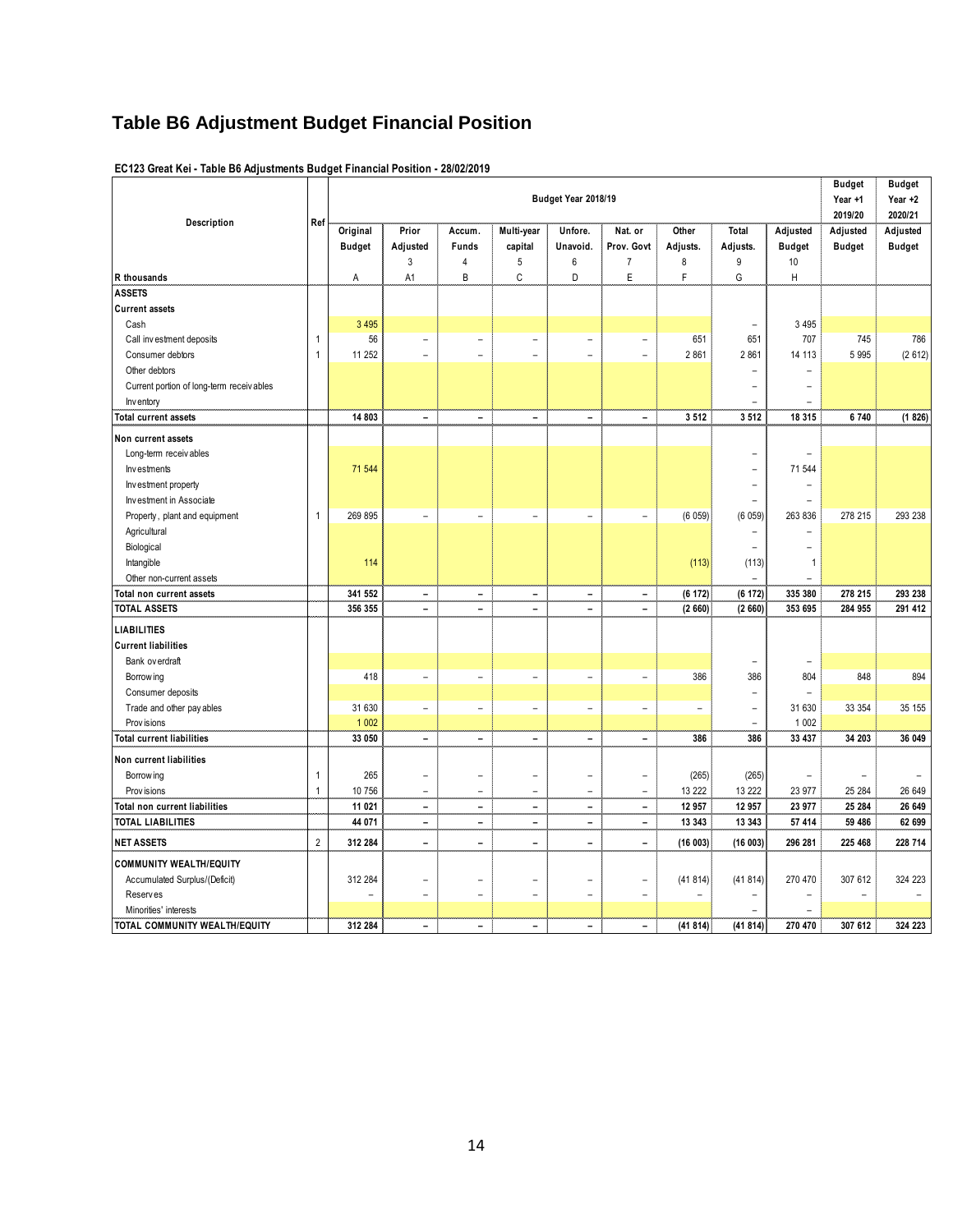# **Table B7 Adjustment Budget Cash Flows**

|                                                                             |                |               | Budget                   |                          |                          |                          |                          |                          |                                                      |                          |               |                |
|-----------------------------------------------------------------------------|----------------|---------------|--------------------------|--------------------------|--------------------------|--------------------------|--------------------------|--------------------------|------------------------------------------------------|--------------------------|---------------|----------------|
|                                                                             |                |               |                          |                          |                          | Budget Year 2018/19      |                          |                          |                                                      |                          | Year +1       | Year +2        |
| Description                                                                 | Ref            |               |                          |                          |                          |                          |                          |                          |                                                      |                          | 2019/20       | 2020/21        |
|                                                                             |                | Original      | Prior                    | Accum.                   | Multi-year               | Unfore.                  | Nat. or                  | Other                    | Total                                                | Adjusted                 | Adjusted      | Adjusted       |
|                                                                             |                | <b>Budget</b> | Adjusted                 | <b>Funds</b>             | capital                  | Unavoid.                 | Prov. Govt               | Adjusts.                 | Adjusts.                                             | <b>Budget</b>            | <b>Budget</b> | Budget         |
|                                                                             |                |               | 3                        | 4                        | 5                        | 6                        | $\overline{7}$           | 8                        | 9                                                    | 10                       |               |                |
| R thousands                                                                 |                | Α             | A <sub>1</sub>           | B                        | C                        | D                        | E                        | F                        | G                                                    | H.                       |               |                |
| CASH FLOW FROM OPERATING ACTIVITIES                                         |                |               |                          |                          |                          |                          |                          |                          |                                                      |                          |               |                |
| Receipts                                                                    |                |               |                          |                          |                          |                          |                          |                          |                                                      |                          |               |                |
| Property rates                                                              |                | 18 936        |                          |                          |                          |                          |                          |                          | $\rightarrow$                                        | 18 936                   | 19 959        | 21 036         |
| Service charges                                                             |                | 9 0 7 3       |                          |                          |                          |                          |                          |                          | $\overline{\phantom{m}}$                             | 9073                     | 9 5 6 3       | 10 079         |
| Other revenue                                                               |                | 22 512        |                          |                          |                          |                          |                          |                          | $\overline{\phantom{a}}$                             | 22 512                   | 23 728        | 25 009         |
| Gov ernment - operating                                                     |                | 45 547        |                          |                          |                          |                          |                          |                          | $\overline{\phantom{a}}$                             | 45 547                   | 48 007        | 50 599         |
| Gov ernment - capital                                                       |                | 17 116        |                          |                          |                          |                          |                          |                          | $\rightarrow$                                        | 17 116                   | 18 040        | 19 014         |
| Interest                                                                    |                | 2 3 2 9       |                          |                          |                          |                          |                          |                          | $\overline{\phantom{0}}$                             | 2 3 2 9                  | 2 4 5 5       | 2 5 8 8        |
| Div idends                                                                  |                |               |                          |                          |                          |                          |                          |                          |                                                      |                          |               |                |
| Payments                                                                    |                |               |                          |                          |                          |                          |                          |                          |                                                      |                          |               |                |
| Suppliers and employees                                                     |                | (96 840)      |                          |                          |                          |                          |                          |                          | $\overline{\phantom{a}}$                             | (96 840)                 | (102 070)     | (107581)       |
| Finance charges                                                             |                | (247)         |                          |                          |                          |                          |                          |                          | $\overline{\phantom{0}}$                             | (247)                    | (260)         | (274)          |
| <b>Transfers and Grants</b>                                                 | 1              |               |                          |                          |                          |                          |                          |                          | $\blacksquare$                                       |                          |               |                |
| NET CASH FROM/(USED) OPERATING ACTIVITIES                                   |                | 18 4 26       | ۰                        | $\overline{\phantom{0}}$ | $\overline{\phantom{a}}$ | $\overline{\phantom{0}}$ | -                        | $\overline{\phantom{0}}$ | $\overline{\phantom{0}}$                             | 18 4 26                  | 19 421        | 20 470         |
| CASH FLOWS FROM INVESTING ACTIVITIES                                        |                |               |                          |                          |                          |                          |                          |                          |                                                      |                          |               |                |
| Receipts                                                                    |                |               |                          |                          |                          |                          |                          |                          |                                                      |                          |               |                |
| Proceeds on disposal of PPE                                                 |                |               |                          |                          |                          |                          |                          |                          | $\blacksquare$                                       |                          |               |                |
| Decrease (Increase) in non-current debtors                                  |                |               |                          |                          |                          |                          |                          |                          | $\overline{\phantom{a}}$                             |                          |               |                |
| Decrease (increase) other non-current receiv ables                          |                |               |                          |                          |                          |                          |                          |                          |                                                      |                          |               |                |
| Decrease (increase) in non-current investments                              |                |               |                          |                          |                          |                          |                          |                          |                                                      | $\overline{\phantom{0}}$ |               |                |
| Payments                                                                    |                |               |                          |                          |                          |                          |                          |                          |                                                      |                          |               |                |
| Capital assets                                                              |                | (17627)       |                          |                          |                          |                          |                          | (10618)                  | (10618)                                              | (28 245)                 | (20 870)      | (21997)        |
| NET CASH FROM/(USED) INVESTING ACTIVITIES                                   |                | (17627)       | $\overline{\phantom{0}}$ | $\overline{\phantom{a}}$ | $\overline{\phantom{0}}$ | $\overline{\phantom{0}}$ | $\overline{a}$           | (10618)                  | (10618)                                              | (28245)                  | (20 870)      | (21997)        |
| <b>CASH FLOWS FROM FINANCING ACTIVITIES</b>                                 |                |               |                          |                          |                          |                          |                          |                          |                                                      |                          |               |                |
| Receipts                                                                    |                |               |                          |                          |                          |                          |                          |                          |                                                      |                          |               |                |
| Short term loans                                                            |                |               |                          |                          |                          |                          |                          |                          |                                                      |                          |               |                |
| Borrow ing long term/refinancing                                            |                |               |                          |                          |                          |                          |                          |                          | $\rightarrow$                                        |                          |               |                |
| Increase (decrease) in consumer deposits                                    |                |               |                          |                          |                          |                          |                          |                          | $\blacksquare$                                       | $\blacksquare$           |               |                |
| <b>Payments</b>                                                             |                |               |                          |                          |                          |                          |                          |                          |                                                      |                          |               |                |
|                                                                             |                | (418)         |                          |                          |                          |                          |                          |                          |                                                      | (418)                    | (441)         |                |
| Repay ment of borrowing<br><b>NET CASH FROM/(USED) FINANCING ACTIVITIES</b> |                | (418)         | $\overline{\phantom{0}}$ | $\overline{\phantom{a}}$ | $\overline{\phantom{0}}$ | $\overline{\phantom{a}}$ | $\overline{\phantom{0}}$ | $\overline{\phantom{0}}$ | $\overline{\phantom{0}}$<br>$\overline{\phantom{a}}$ | (418)                    | (441)         | (464)<br>(464) |
|                                                                             |                |               |                          |                          |                          |                          |                          |                          |                                                      |                          |               |                |
| NET INCREASE/ (DECREASE) IN CASH HELD                                       |                | 381           | $\overline{\phantom{0}}$ | $\overline{a}$           | $\overline{\phantom{0}}$ | $\overline{a}$           | -                        | (10618)                  | (10618)                                              | (10236)                  | (1889)        | (1991)         |
| Cash/cash equivalents at the year begin:                                    | $\overline{2}$ | 3 4 9 5       |                          |                          |                          |                          |                          |                          | $\equiv$                                             | 3 4 9 5                  | 1 2 5 0       | 1 500          |
| Cash/cash equivalents at the year end:                                      | $\overline{2}$ | 3 8 7 6       | $\equiv$                 | $\equiv$                 | $\overline{\phantom{a}}$ | $\equiv$                 | $\overline{\phantom{m}}$ | (10618)                  | (10618)                                              | (6742)                   | (639)         | (491)          |

**EC123 Great Kei - Table B7 Adjustments Budget Cash Flows - 28/02/2019**

# **QUALITY CERTIFICATE**

I, O Kwababana Acting Municipal Manager of Great Kei Municipality, hereby certify that the adjustment budget and supporting documentation have been prepared in accordance with the Municipal Finance Management Act and the Regulations made under the Act,